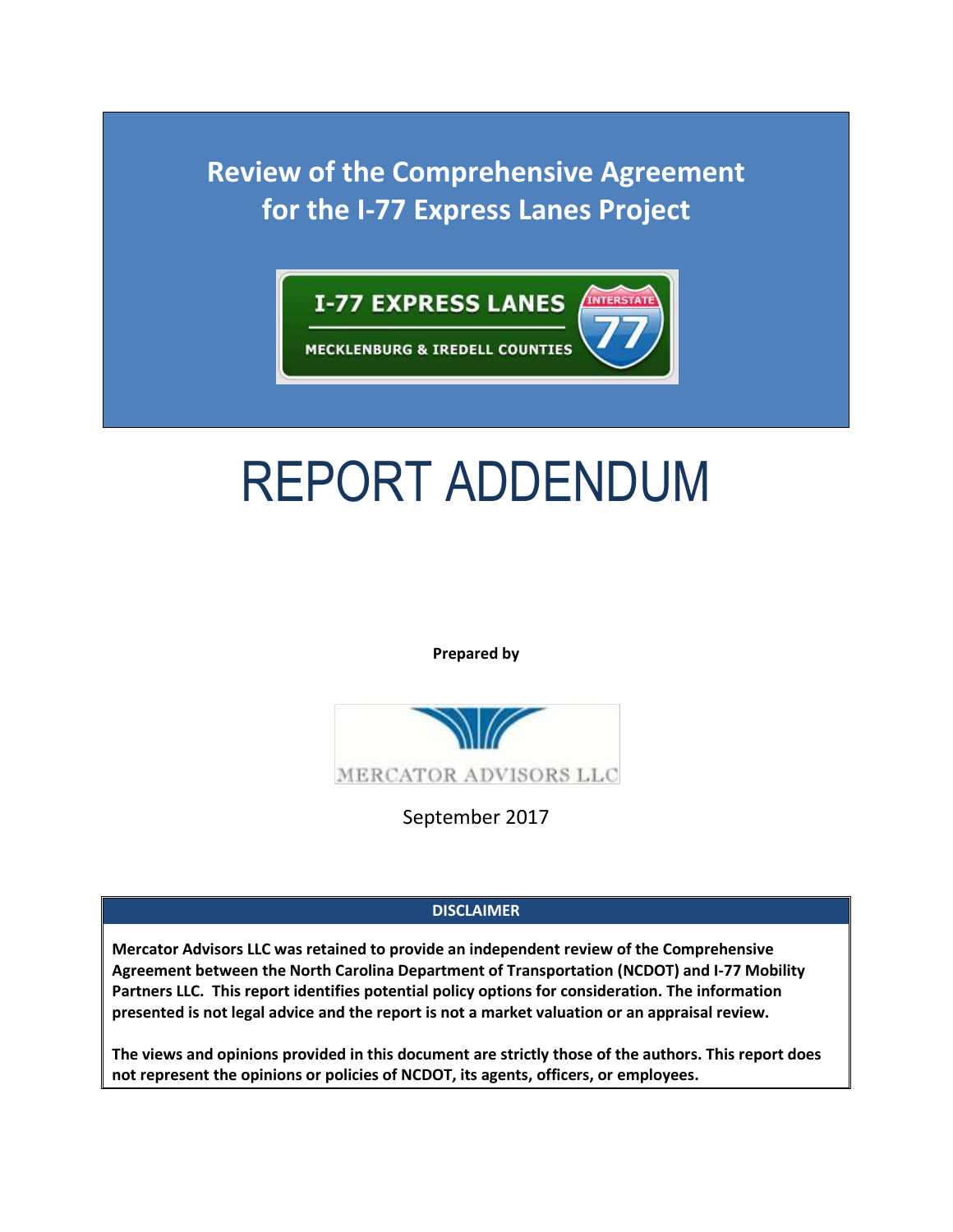# **Table of Contents**

| 1. |  |  |  |  |
|----|--|--|--|--|
| 2. |  |  |  |  |
| 3. |  |  |  |  |
|    |  |  |  |  |
|    |  |  |  |  |
| 4. |  |  |  |  |

# Provided Under Separate Cover

Appendix E – Public Comments submitted to NCDOT between August 10 and September 15, 2017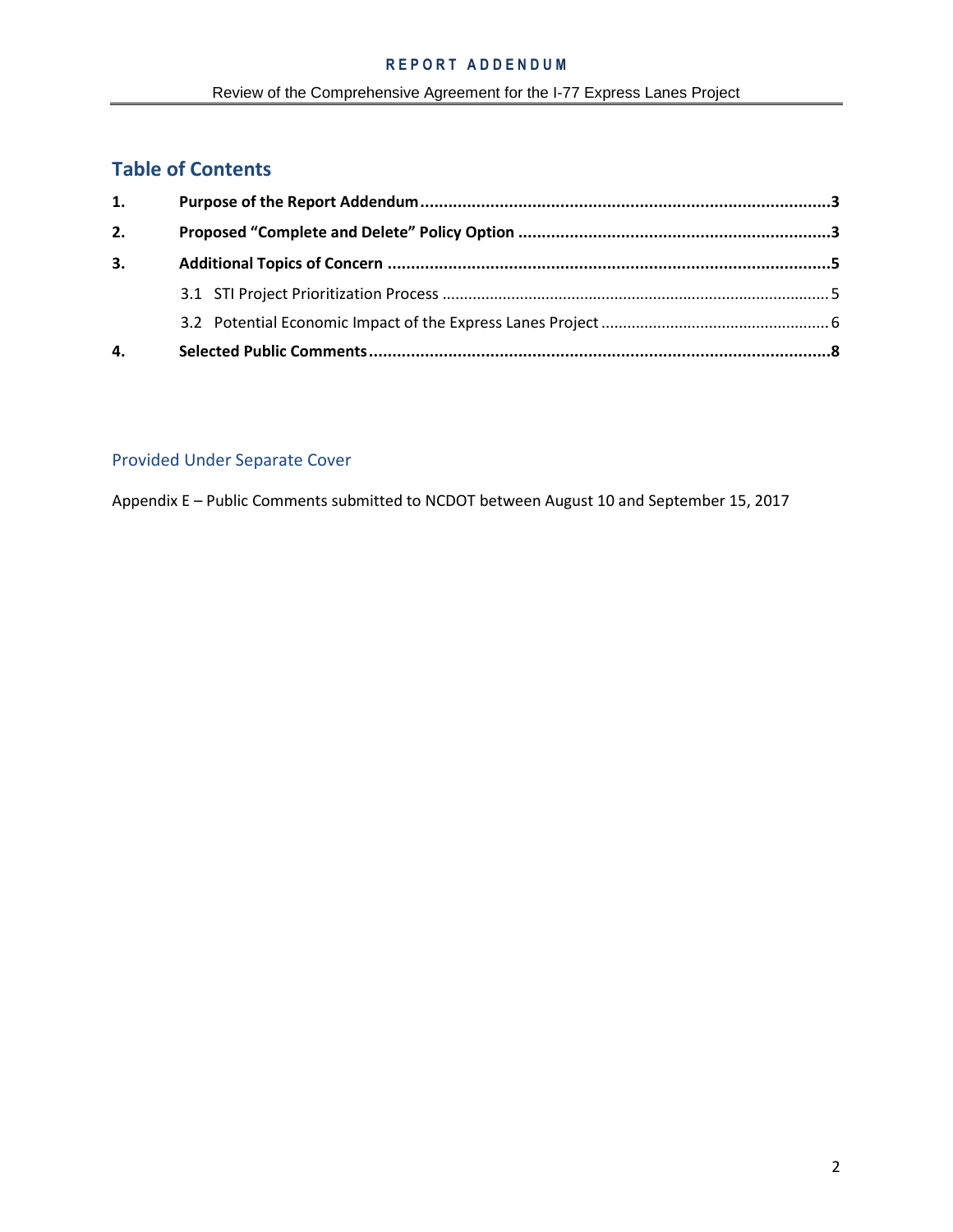# <span id="page-2-0"></span>**1. Purpose of the Report Addendum**

Mercator Advisors LLC (Mercator) was retained by the North Carolina Turnpike Authority to review the Comprehensive Agreement between the North Carolina Department of Transportation (NCDOT) and I-77 Mobility Partners LLC, the private consortium awarded the contract to finance, develop, design, construct, operate and maintain the I-77 Express Lanes Project (Project or Express Lanes Project).

On August 10, 2017, a draft of the Mercator report was posted on the NCDOT website for public review. Members of the public were encouraged to send comments to NCDOT via e-mail to [i77feedback@ncdot.gov](mailto:i77feedback@ncdot.gov) and/or to use the comment form created on the Express Lanes Project website [\(www.ncdot.gov/projects/I-77ExpressLanes/\)](http://www.ncdot.gov/projects/I-77ExpressLanes/).

Between August 10 and September 15, 1,664 comments were submitted via e-mail and the comment form on the Express Lanes Project website. There was no restriction on the number of times any individual could submit comments so there are many duplicates in the total.

The majority of the comments are brief statements of opposition to tolls and/or the P3 agreement and expressions of support for an option proposed by the Widen I-77 organization that involves completing the widening of I-77 without installing the electronic toll collection system. Mercator has prepared this report addendum to highlight the "complete and delete" option as well as two other topics raised in the public comments.

Copies of all comments submitted are provided as appendices to our report. None of the comments received as of September 15, cites material inaccuracies in the information provided in the Mercator report but some express differences of opinion regarding some of the conclusions drawn by Mercator. Those comments and others that directly address topics in the report or describe additional options are also provided in the last section of the addendum.

# <span id="page-2-1"></span>**2. Proposed "Complete and Delete" Policy Option**

 $\overline{a}$ 

On August 24, 2017, the Widen I-77 organization held a public information session in Mooresville to respond to the draft Mercator report. The presentation included the description of an option for NCDOT to consider called "complete and delete."<sup>1</sup> The basic concept is that NCDOT would have I-77 Mobility Partners complete the construction of additional lanes in the I-77 corridor but it would modify the contract to "delete" the electronic toll collection system (effectively converting the express lanes to general purpose lanes). Under that scenario, the Comprehensive Agreement would be terminated after construction is complete and NCDOT would operate and maintain the new lanes which would be open to all traffic except heavy trucks.

To the extent that NCDOT conducts any technical analyses of the options identified in the Mercator report, we recommend that the "complete and delete" scenario be included. Factors to consider that

<sup>&</sup>lt;sup>1</sup> A copy of the presentation ("Response\_8-24-17.ppt") is available at <http://wideni77.org/presentations/>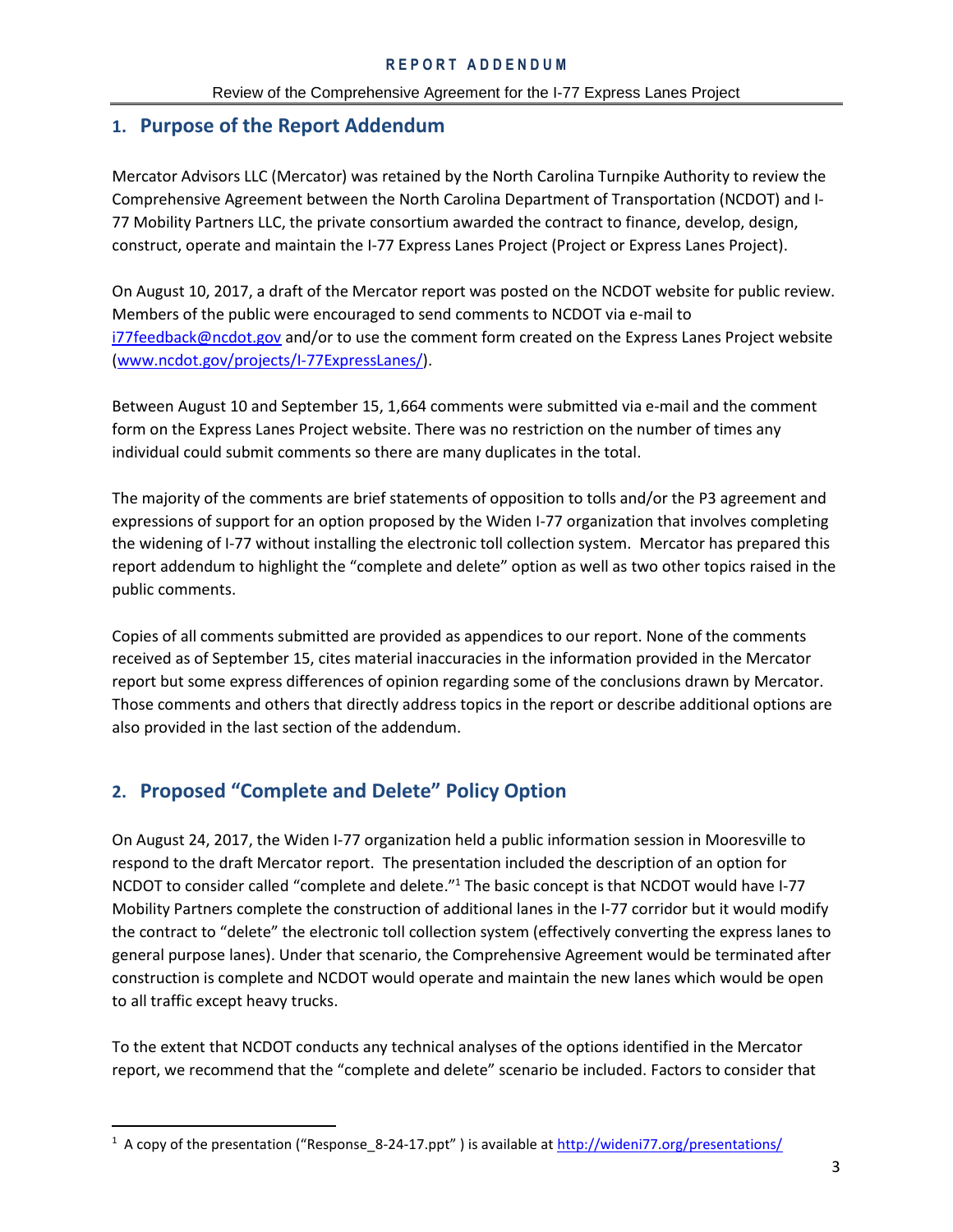#### Review of the Comprehensive Agreement for the I-77 Express Lanes Project

might impact the implementation schedule and the potential costs to taxpayers under this approach include:

# • *Charlotte Regional Transportation Planning Organization (CRTPO) Approval Process*

NCDOT does not have the unilateral authority to build general purpose lanes on I-77 (or to modify the number or length of the express lanes that are under construction). Any material change to the scope of the Express Lanes Project would have to be reviewed and approved by the CRTPO. The revised scope may need to be evaluated under the Strategic Transportation Investments (STI) law and could trigger additional environmental review by relevant federal and state agencies. In addition, amendments to projects in the 2045 Metropolitan Transportation Plan and the Transportation Improvement Program are reviewed by CRTPO, FHWA and EPA to determine whether the change would impact the air quality conformity determination for the region.

• *Availability of Funding to Construct General Purpose Lanes and Compensate the Private Partner* As noted in the report, approximately \$217 million was expended on construction of the Express Lanes Project as of June 30, 2017, including approximately \$17 million of NCDOT funds. The primary source of funding to complete the Express Lanes Project is the \$248 million of committed private equity.

If the Comprehensive Agreement is modified to "delete" the electronic toll collection system, the Private Partner would not continue to invest private equity in the project because it would not be able to realize any return on its investment through toll collections. Under the Comprehensive Agreement, the Private Partner is entitled to compensation if NCDOT made any change to the project scope having a material adverse impact on the construction cost, the completion schedule and/or projected toll revenues. The amount of compensation in the "complete and delete" scenario would be determined through good faith negotiations or the dispute resolution procedures established in the Comprehensive Agreement.

Before pursuing this option, NCDOT would have to work with CRTPO through the STI project prioritization process to secure public funds to complete the widening and to pay the required compensation to the Private Partner.

# • *Availability of Bonus Allocation Funds*

The Widen-77 presentation suggests that \$144 million of bonus allocation funds the region received under STI would still be available even if the new lanes are not tolled and public funds are used to repay the outstanding toll revenue debt. The STI law specifies that bonus allocations (subject to certain caps) can be distributed to local jurisdictions that commit local funds or the proceeds from toll revenue bonds to eligible projects, but it does not specify what happens to the bonus allocation funds if the eligible project that was the basis for awarding the funds is not completed. In addition, it is important to note that bonus allocation funds associated with the Express Lanes Project are currently being spent on work within the Project limits.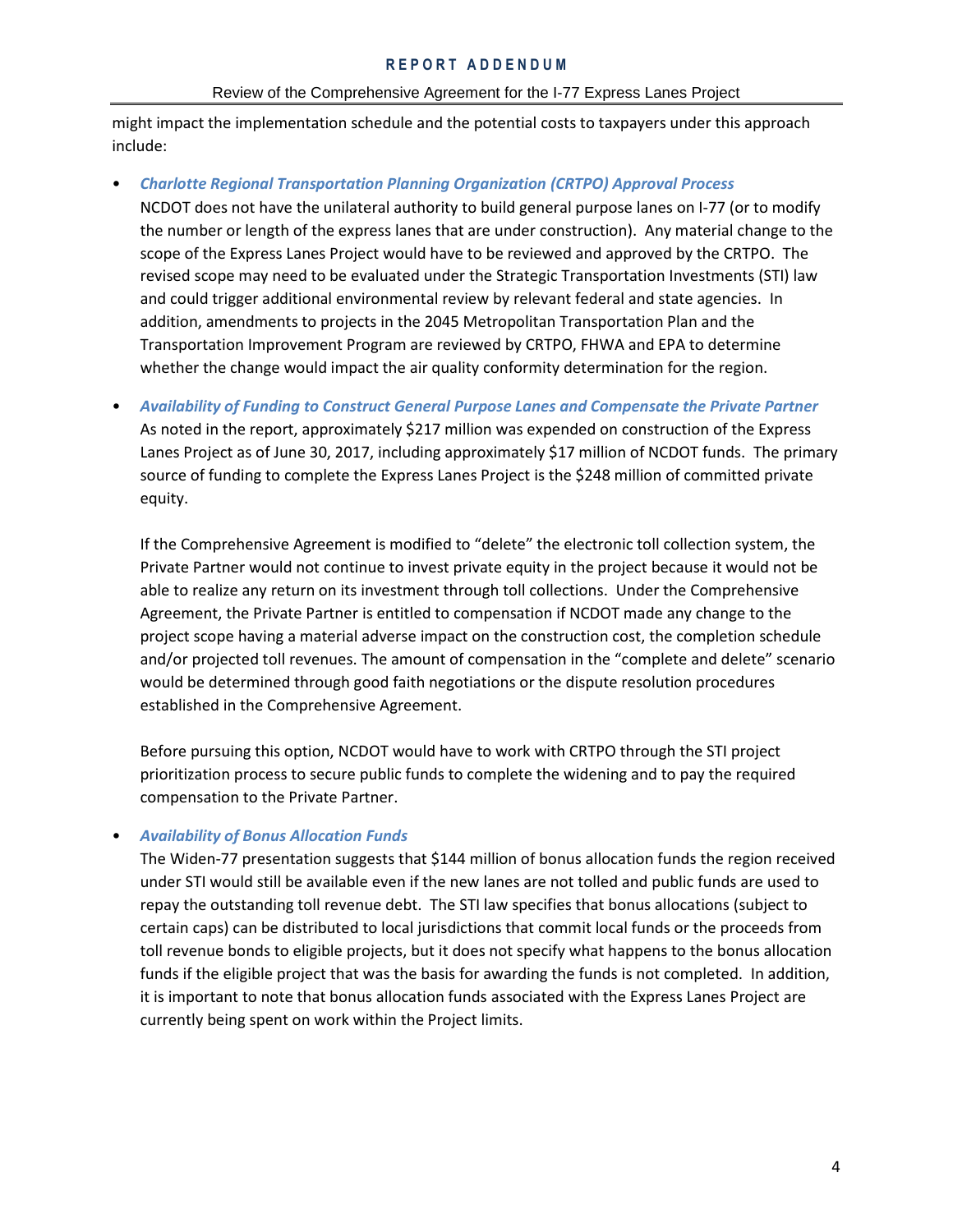# <span id="page-4-0"></span>**3. Additional Topics of Concern**

Several comments were received that mentioned the state's project prioritization process and the estimated economic impact of the Express Lanes Project. Those topics are discussed below.

# <span id="page-4-1"></span>**3.1 STI Project Prioritization Process**

The Strategic Transportation Investments (STI) legislation enacted in June 2013 changed the way transportation projects are prioritized and funded in North Carolina. It established the Strategic Mobility Formula which allocates available revenue among three funding categories: statewide mobility, regional mobility and division needs.

Projects in the statewide category receive 40 percent of the total available funding and are evaluated solely on how well they score using NCDOT's established prioritization criteria. STI scoring, weights and criteria were developed in 2013 and updated in 2014 and 2015 by a broad-based group of transportation professionals and stakeholders. The current criteria for statewide mobility projects include congestion (30 percent), benefit/cost estimates (25 percent), economic competitiveness (10 percent), safety (15 percent), multimodal and military (5 percent) and freight and military (15 percent). Other factors considered are the completion of environmental studies and engineering plans, corridor spending caps and federal and state funding restrictions.

The Express Lanes Project is one of 108 transition projects in North Carolina that are not subject to STI because they were scheduled for construction before July 1, 2015. After STI was enacted, questions were raised about whether the construction of additional general purpose lanes on I-77 North would score well enough to secure funding. In July 2014, NCDOT issued a press release that provided hypothetical scoring under STI for each section of the Express Lanes Project if constructed as general purpose lanes instead of express lanes. The table below shows how the sections were defined and the estimated cost in 2014.

| Route.                                   | From                                    | To                                      | Cost to NCDOT | <b>Statewide Mobility</b><br><b>Quantitative Score</b><br>(Out of 100) |
|------------------------------------------|-----------------------------------------|-----------------------------------------|---------------|------------------------------------------------------------------------|
| I-77 North -<br>Southern Section         | $1-277$                                 | $1-85$                                  | \$215,360,000 | 59.66                                                                  |
| $I-77$ North -<br><b>Central Section</b> | $I-85$                                  | <b>SR 5544 (West</b><br>Catawba Avenue) | \$143,710,000 | 52.26                                                                  |
| I-77 North -<br><b>Northern Section</b>  | <b>SR 5544 (West</b><br>Catawba Avenue) | <b>NC 150</b>                           | \$91,460,000  | 54.86                                                                  |
| I-77 North - All<br><b>Sections</b>      | $1-277$                                 | <b>NC 150</b>                           | \$450,530,000 | 56.24                                                                  |

NCDOT concluded that no section of I-77 North "would score high enough, or fall within corridor cap limits, to be funded for construction for at least the next ten years under the law." The NCDOT analysis indicated that projects located on I-77 South would be prioritized because they scored higher under the criteria established for statewide mobility projects.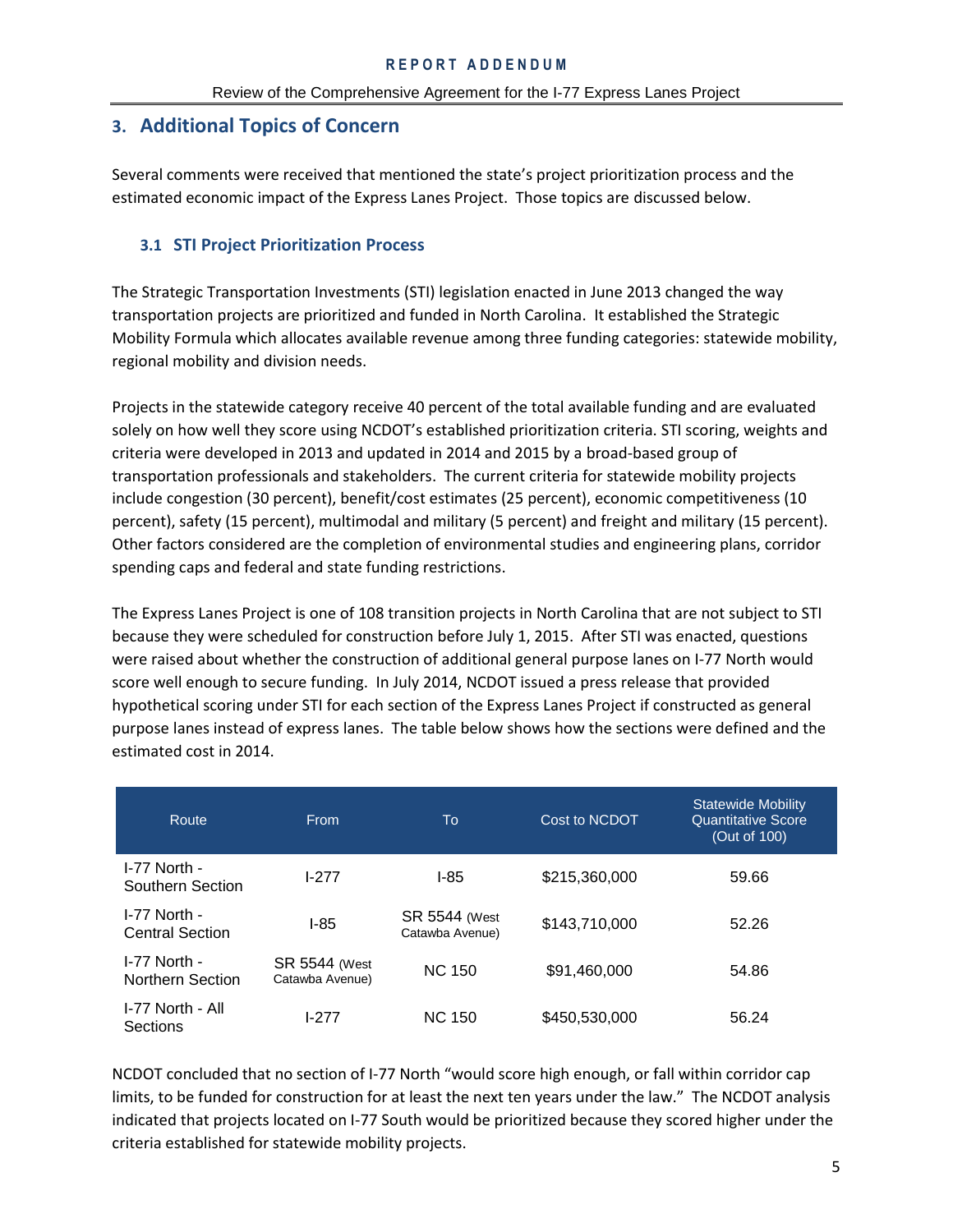## Review of the Comprehensive Agreement for the I-77 Express Lanes Project

The 2014 analysis has been criticized by opponents to the Express Lanes Project because the portion of I-77 North between Exit 23 and Exit 28 was not evaluated independently.

In April 2016, a \$166 million project to construct one general purpose lane on I-77 in each direction between Catawba Avenue and NC 150 (I-4750AB) received a Statewide Mobility Score of 75.04 out of 100 and was ranked 38<sup>th</sup> out of 354 Statewide Mobility projects throughout North Carolina.<sup>2</sup> The project was eligible for local input points but the cost exceeded the corridor cap.

# <span id="page-5-0"></span>**3.2 Potential Economic Impact of the Express Lanes Project**

In November 2015, an affidavit regarding the economic impacts of the Express Lanes Project was filed in support of litigation initiated by the Widen I-77 organization. The affidavit is often referred to as an "economic impact study" in the public comments because it states that the net economic costs incurred by users of the express lanes and other drivers in the I-77 corridor will exceed \$33 billion over 50 years. Mercator has reviewed the calculations in the affidavit and believes that it is important to note the following:

- **•** Over \$8 billion of the estimated cost is based on the assumption that widening I-77 would eliminate delays in the general purpose lanes for 50 years and allow free flow speeds of 70 miles per hour during the peak period versus assumed speeds of 25 to 30 miles per hour in peak hours on the general purpose lanes if express lanes are built. The additional travel time associated with the lower assumed speeds with express lanes is treated as a cost to the users of the I-77 general purpose lanes and that amount is doubled, based on the author's experience, to account for assumed travel time delays on side streets and parallel routes.
- **•** Approximately \$12 billion of the estimated cost is attributed to an estimate of the potential gross toll revenue that could be generated by the express lanes over 50 years before payment of any expenses for operations and maintenance. The affidavit notes that it is often assumed that users of toll facilities only pay tolls when they receive comparable value in terms of travel time reductions or travel time reliability, but for purposes of the affidavit "we treat the tolls paid as a loss to the regional economy, even though some, but not all, of their value is indirectly recouped to toll road users."
- **•** Another \$13 billion of costs is based on the assumption that traffic volumes in the I-77 corridor will be significantly higher if express lanes are built because of the additional capacity. That assumption is consistent with the environmental analysis conducted by NCDOT, but the affidavit assumes vehicle miles traveled (VMT) in 2017 (the assumed first year of operation) would nearly double versus the 8.9% to 11.3% increase in VMT in peak hours shown in the environmental analysis.<sup>3</sup> The \$13 billion cost estimate reflects an increase in vehicle operating costs and potential accident costs based solely on the assumed increase in VMT.

 $\overline{a}$ <sup>2</sup> [http://www.crtpo.org/PDFs/Prioritization/P4\\_0/Submittal\\_StatewideMobility.pdf](http://www.crtpo.org/PDFs/Prioritization/P4_0/Submittal_StatewideMobility.pdf)

<sup>&</sup>lt;sup>3</sup> Table 3-3 in the Environmental Assessment for the I-77 High Occupancy/Toll lanes: <https://www.ncdot.gov/projects/I-77ExpressLanes/download/I-77-hot-final-ea-070113.pdf>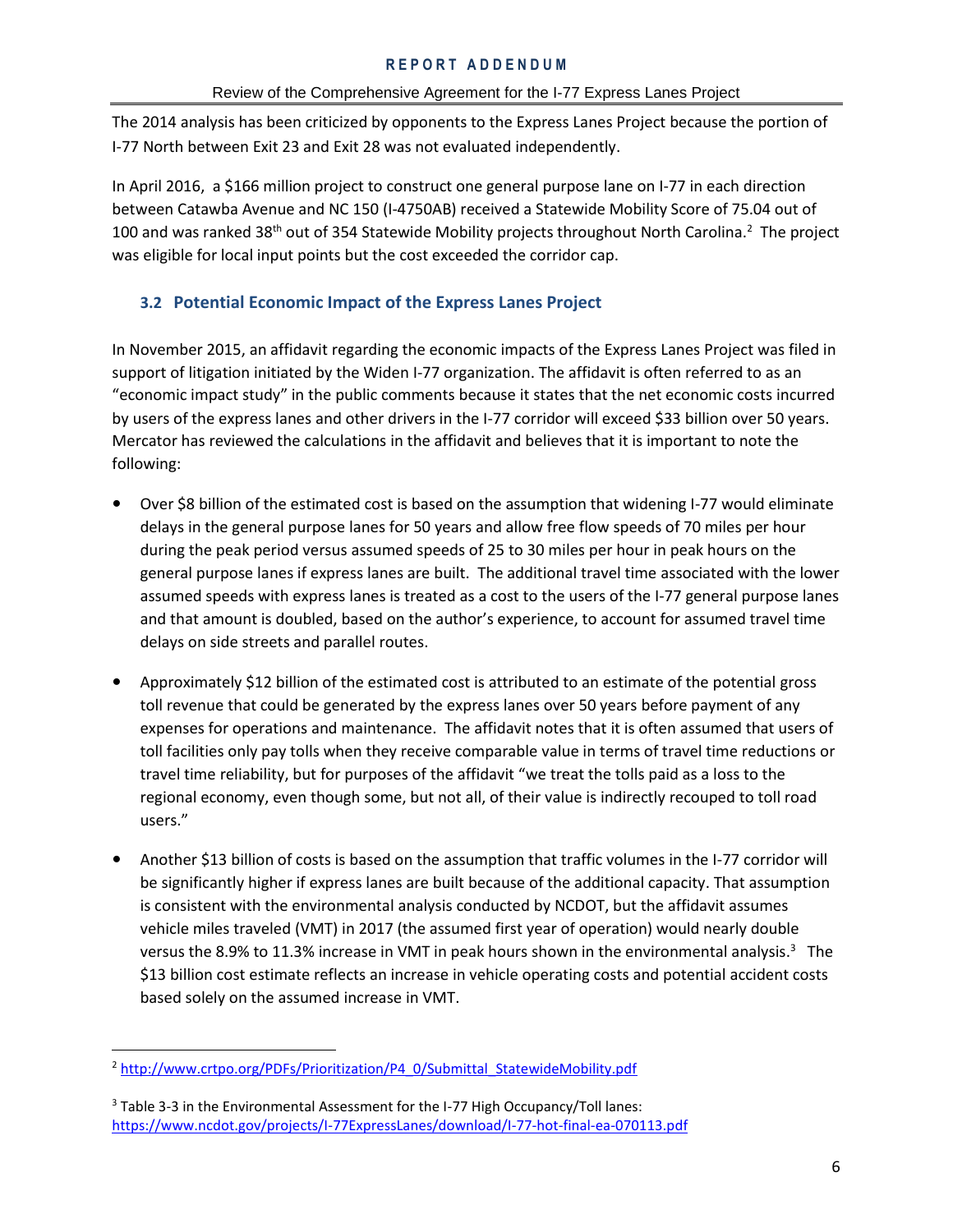## Review of the Comprehensive Agreement for the I-77 Express Lanes Project

- **•** Many of the estimates in the affidavit are based on data from technical memos prepared by various consultants retained by NCDOT during the environmental review process in 2012 and 2013. The estimated economic impact is not based on the final scope of the Express Lanes Project or the traffic and revenue projections developed to support the project financing in 2015.
- **•** None of the estimated costs in the affidavit are expressed in current dollars. Cash flows that occur over a long period of time, such as 50 years, are typically discounted to a specific year at a discount rate that reflects the time value of money (the concept that a dollar today is worth more than a dollar in the future).<sup>4</sup>

The purpose of highlighting some of the key assumptions in the affidavit is not to dismiss concerns about the potential economic impact of tolls but to encourage the public and other stakeholders to review the source material for various claims, when possible. 5

 $\overline{\phantom{a}}$ 

<sup>4</sup> An example of this discounted cash flow concept is provided In Appendix A to the Mercator report. On page A-8 there is a table that shows the value of \$12.8 billion generated over 50 years would be approximately \$488 million on 12/31/2016 if the cash flow is discounted at 13 percent.

<sup>&</sup>lt;sup>5</sup> A copy of the affidavit reviewed by Mercator is available online at: [http://www.hartgengroup.net/Projects/2015-07-](http://www.hartgengroup.net/Projects/2015-07-28_FINAL_Hartgen_Affidavit_I-77_HOT_Lanes_Economic_Impacts.pdf) 28 FINAL\_Hartgen\_Affidavit\_I-77\_HOT\_Lanes\_Economic\_Impacts.pdf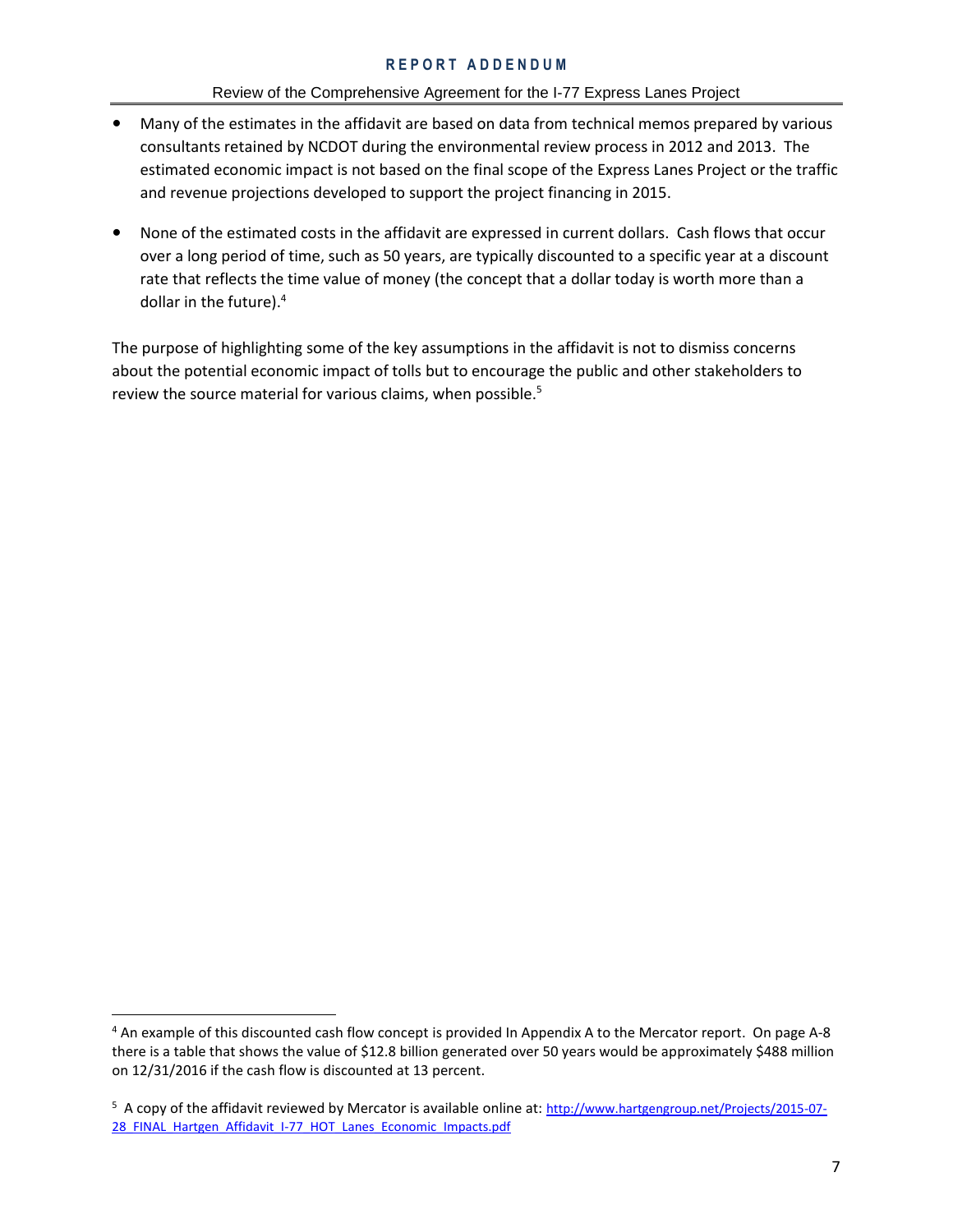# <span id="page-7-0"></span>**4. Selected Public Comments**

All of the public comments submitted via e-mail and the NCDOT website have been reviewed by Mercator. This section highlights some of the more detailed comments that directly address the content of the draft report and/or describe options to address public concerns. The comments have not been edited.

As I have previously expressed my concerns regarding the I-77 express lanes contract in general, I wish to specifically address the Mercator Advisors draft report which has been made available for public comment. I have read the report and have attended both CRPTO presentations on it.

First, I would encourage Mercator to specifically include among its options what is being referred to as "Complete and Delete" allowing Cintra to finish most of the project, but for the state to buy out the contract upon completion and operate the facility as general purpose lanes. While this option may be inferred from the other options listed, I believe it warrants separate consideration. This is a sound and viable approach for the following reasons:

1. Based on casual observations, it seems apparent construction on the facility has progressed beyond the point at which it can be reasonably stopped. As a general contractor, I understand the cost of halting the project, stabilizing the site and then remobilizing at a later time. The prudent and responsible approach is to  $-$  for the most part  $-$  allow Cintra to complete the project.

However, it is imperative that the report recommends and NCDOT begins an immediate engineering analysis and negotiations with Cintra to mitigate the cost of the project. For example, the installation of tolling equipment obviously can be deleted. It is possible the fly bridges which are to feed directly into the toll lanes can be reconfigured as conventional interchanges (and the safety of these center-feed bridges need to be evaluated). In the areas where the two managed lanes separate from the general purpose lanes, additional grading and paving may be necessary to reconnect the lanes as a conventional four-wide highway.

2. While I understand the limitations of the current report as related to the detailed financial impact of the changes to the project, I believe it is both possible and vital to look at the financial implications of these options in general terms. Analysis by the Widen I-77 group has shown the "Complete and Delete" option could cost the state as little as \$204 million in additional funding (net of the current value of the project less state and federal funds already committed to the project.) This is in comparison to NCDOT's the ludicrous, ever-changing and politically motivated estimate of \$800 million

3. In my opinion, it is equally important to look at the cost of doing nothing. By NCDOT's estimation, the total cost of this \$655 million project will be \$13 billion in tolls over the life of the contract. (Oh, by the way, that works out to an interest rate of about 40 percent.) More significantly, a private economic impact study conducted by Widen I-77 shows this project will strip \$32 billion out of the local economy over the course of the contract. (As noted in the report, NCDOT never saw fit to do an economic impact study.) How much would the NC Department of Commerce spend to recruit a billion-dollar industry to the state? Buying out this contract is the best economic investment the State of North Carolina will ever make.

Finally, I would also encourage you to amend the historical perspective section of your report to include the manipulation of when and how the contract was completed in relation to the state's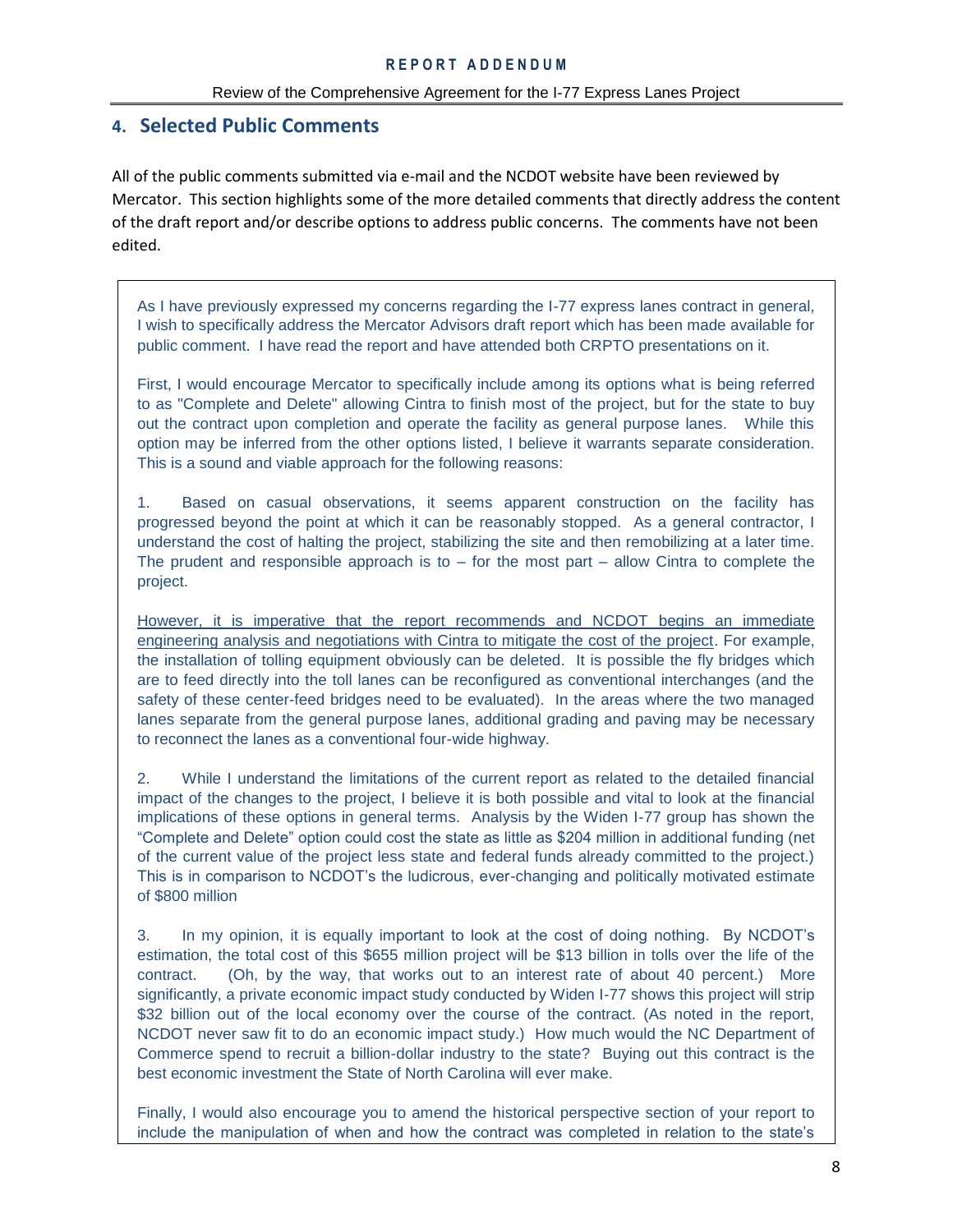#### Review of the Comprehensive Agreement for the I-77 Express Lanes Project

transition from "equity funding" for roads to the current "Strategic Transportation Initiative" (STI) formula. As you know, equity funding allocated transportation dollars by geographic region regardless of need or valued of the projects under consideration. This resulted in "beltways" around small towns, highways where the state wanted to generate traffic rather than addressing current congestion and generally starving the economic engines of the state. Equity funding was the basis on which state officials claimed "there is no money for I-77." STI changed that by basing project approvals on proven engineering data, need and value of the project.

Very cynically – and I would say deceitfully – NCDOT force through the closing of the Cintra contract only days ahead of the effective date of STI. The process was so rushed there were numerous problems with the contract which had to be corrected after closing. (A real estate agent in North Carolina would lose their license for such conduct.) As a result, widening I-77 was never officially scored under STI. In a later public relations ploy, NCDOT hypothetically scored the project under STI, but they only scored the total, 26 mile project and the southern portion from I-277 to I-485. This was intentionally done to skew the results as, 1) the portion of the project from 277 to just north of I-85 is very expensive and, 2) the portion between 85 and 485 already includes eight lanes and relatively little congestion. Under the STI criteria, high cost and low need results in a low score.

Significantly, the northern portion of the project – 485 to Hwy. 150 in Mooresville – was never scored as a stand-alone project. This segment, the original focus of the efforts to widen the road, is heavily congested. It was declared obsolete by the NCDOT in 1990 and is the only remaining four-lane interstate highway through an urban county in the state. Compared to the southern segment, it is a relatively cheap fix with few bridges being widened or replaced and ample right-ofway. While it was never scored by NCDOT, its approximate score was estimated privately (without access to NCDOT's actual formulas) and ranked as the second highest scoring project in the state!

This intentional and deceitful manipulation irreparably damaged the relationship between NCDOT and the communities impacted by this project and is exemplary of how this project was rammed through. It is important for leaders in state government – especially those in the legislature – to understand how the process was manipulated so they can both correct the gross, multi-billiondollar mistake this contract represents AND ensure it never occurs again.

I am sure you have received several comments on the detrimental nature of this project; I will limit my comments to specific items in the report.

#### **Project Options**

First, option 7.5 currently assumes the project could be purchased and run as an express lanes project. This option should also include a scenario where the project is purchased after completion and reverted to general purpose lanes net of tolling equipment.

In discussing this option, the report should clarify that a substantial portion of the expense is for the southern section, and that this section is of no value for reducing congestion through the Lake Norman bottleneck but is included in the overall buyout cost for pragmatic purposes (ie site stabilization and demobilization costs).

#### **Project Risk**

The report devotes considerable discussion to the benefits of risk transfer under the P3 model (section 4), including traffic and revenue risk, financing risk, design and construction risk and O&M risk. This fails to resonate with the public because the risk of building a road via normal tax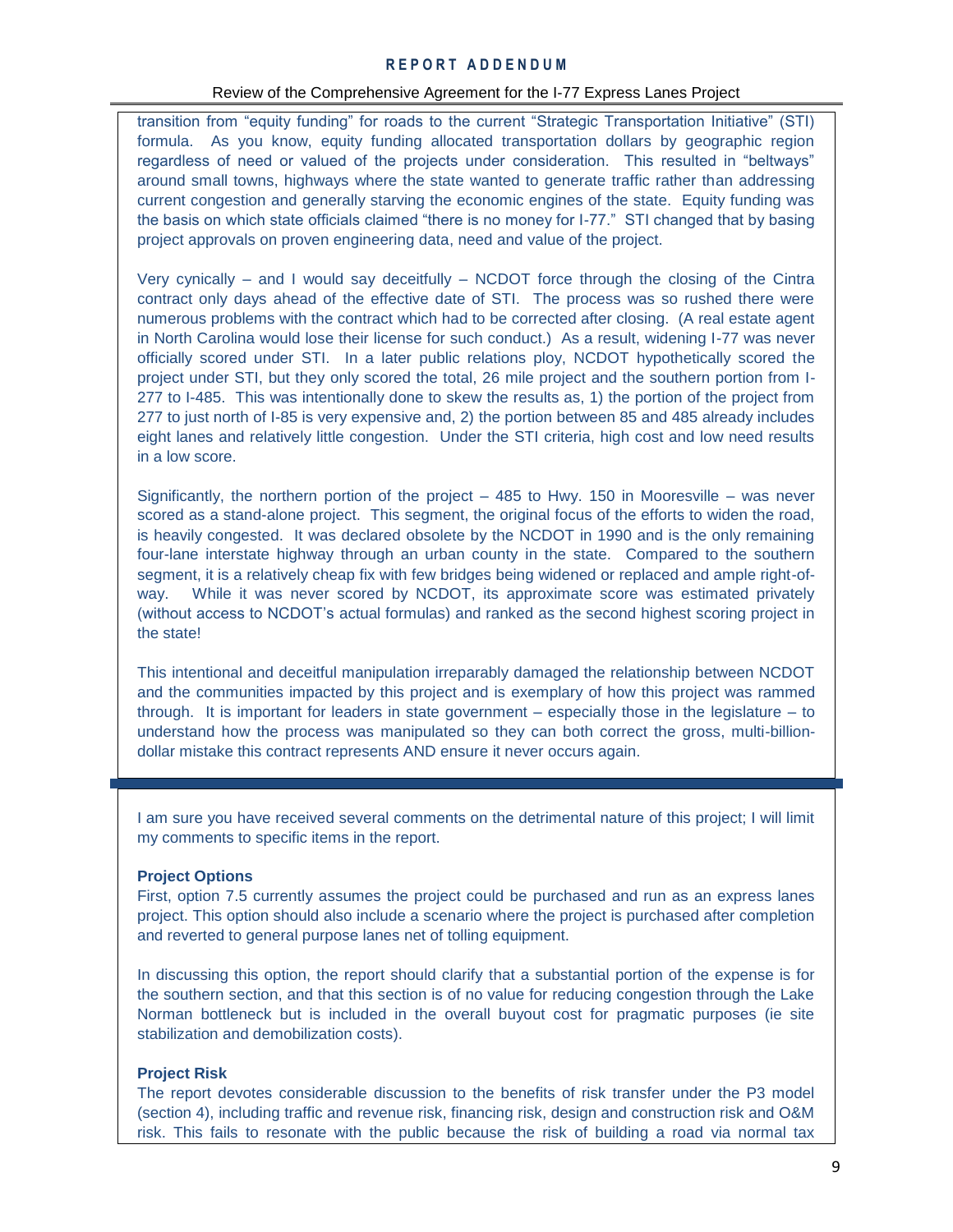# Review of the Comprehensive Agreement for the I-77 Express Lanes Project

#### receipts is zero.

# **Contract is Reasonable**

Section 6.1 posits the contract is "reasonable" when in fact the contract contains several extraordinary provisions not seen in normal government contracts. For instance:

- Favorable tax treatment, including ownership of the Assets for federal tax purposes and the
- classification of the Assets as intangible contract rights
- Inclusion of public credit support if the debt coverage ratio does not meet scheduled debt service instead of required debt service. This is a significant difference. In the case of the TIFIA loans, required payments for several years are only ~\$600K, while scheduled payments are ~\$12M. Thus, the taxpayer subsidy begins at a much lower level.
- Contemplation of charges by Affiliates "in excess of reasonable compensation," thus allowing cost manipulation for the holding company such that operating income will never be positive. This enables "maximum use" of the DRAM, per the DBRS credit rating analysis.
- Inclusion of a specific project- widening I77 from exit 28 to 36- in the non-compete
- The unfettered right to charge tolls of any amount
- Setting of the revenue sharing threshold so high that it will never be achieved. For instance, in 2025 revenue sharing will not begin until toll revenues exceed \$250M per Attachment 1 of Exhibit 5.

While the contract may be "typical" for projects of this type, it is far from "reasonable".

## **Public Opinion Uncertainty**

Section 6.3 says public opinion reflects uncertainty. In fact, public opposition has been nearly unanimous in opposition. For example:

- Every town and county (with the exception of Charlotte) has passed numerous resolutions opposing the project.
- Ten thousand petition signatures were gathered in a matter of weeks and presented to Charlotte prior to their vote of support
- State legislators reported receiving approximately a thousand emails prior to voting on HB 954, the toll cancellation bill
- A recent meeting by Widen I77 drew over 300 attendees, an extraordinary turnout for a town of 35,000
- For three consecutive years hundreds have attended an annual anti-toll bridge rally

As evidence of the "uncertainty" claim the report cites the Fast Lanes survey. Like every survey, the answer depends on the question. In this case, the survey question was: "given a choice between managed lanes now or some other improvement sometime in the future, which would you prefer?" This question is so contrived- the use of the term "managed lanes", the false promise of building them "now", the indefinite and vague nature of the alternative- that it should not belong in any objective report. It should be deleted entirely.

#### **Sustained Resistance by Public Officials**

Page 44 of the report cites "sustained resistance by public officials" and "concerns that continue to be expressed by elected officials" as justification for terminating the contract. While this is a welcome admission, it reflects an incomplete understanding of the nature of the opposition.

In May 2013 every town board in the Lake Norman region voted in favor of the project. The local state delegation was unanimous in their support, as was the Lake Norman Chamber of Commerce. The first town resolution opposing the project was not passed until April 2015, nearly a year after the contract was signed. The public- not elected representatives- have always led the opposition. This characterization of public officials leading the charge needlessly diminishes the efforts of thousands of residents who have engaged on this issue in a manner never before seen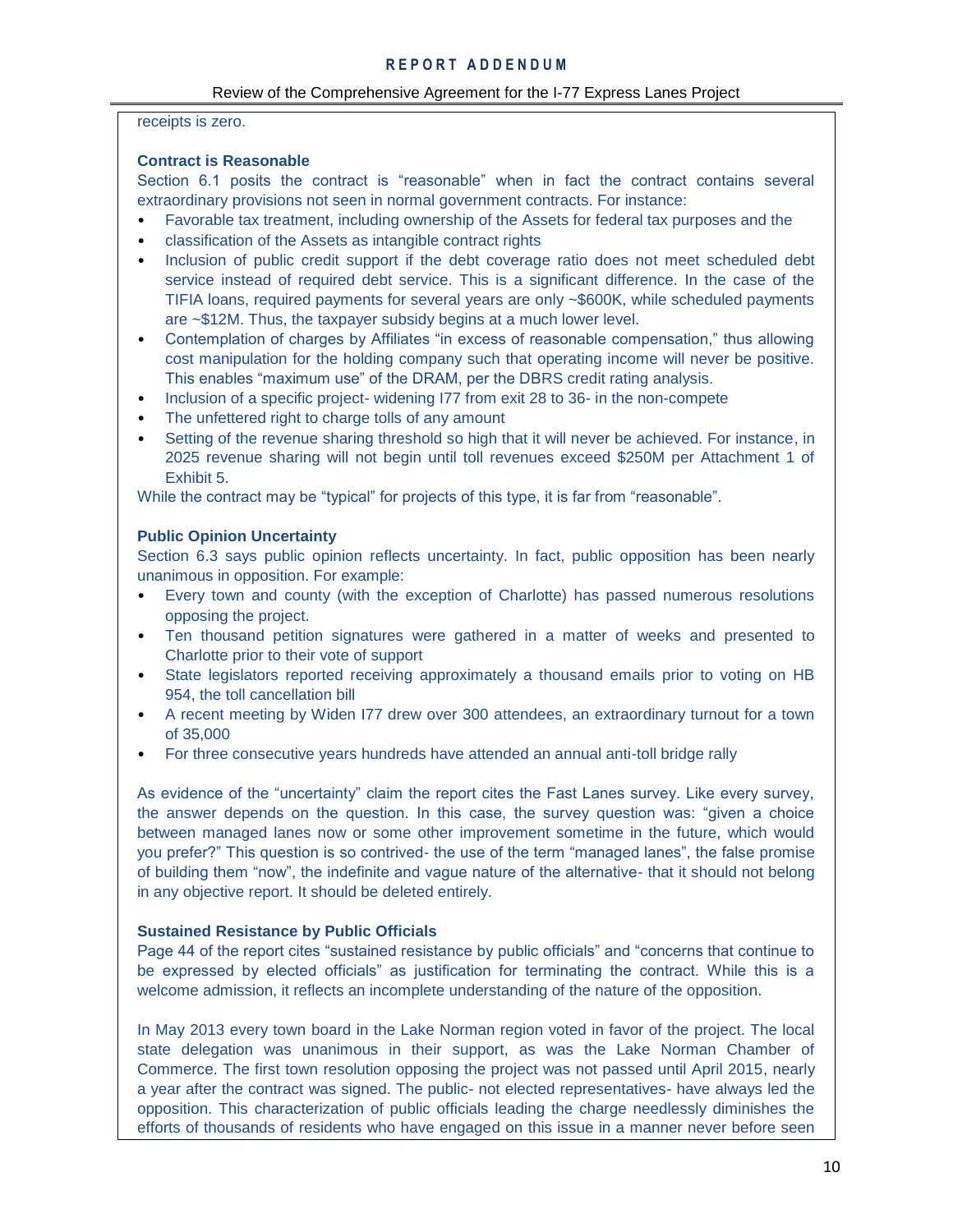#### Review of the Comprehensive Agreement for the I-77 Express Lanes Project

in the region.

My hope in writing the above is that the report will accurately reflect public sentiment, project issues and realistic termination options so that the appropriate government agencies can earnestly begin fixing this colossal mistake.

Thank you for the invitation to provide feedback. I am encouraged that alternatives to the current I-77 toll plan are being explored. The Mercator Report offers several options...

I strongly recommend that your next step be to narrow your focus and obtain final pricing for termination of the contract with Cintra. This is the only viable option as any efforts to reduce or modify tolling will only result in additional revenue shortfalls and financial failure for the partnership. As the report states, it may take significant time to organize the legal/financial aspects of the cancellation. Time to get this work started.

In the meantime, a priority should be to complete the road work as quickly and safely as possible while eliminating the tolling infrastructure expenses.

I have no confidence in the "ingress/egress" design of the plan as it relates to the North Mecklenburg/ South Iredell segment. Gridlock will continue in an area that is critical to inter/intra state commerce. The Mercator Report does not factor in the loss of business revenue that will undoubtedly occur as transportation companies look to alternative routes.

Our state is in a much stronger financial position than when the Cintra deal was negotiated. Please do not stand behind process as the reason for not prioritizing I-77 and changing course on a bad deal. The most recent election results and continued negative feedback should no longer be ignored.

Thank you for your consideration.

As requested, feedback is provided below from the draft Mercator Report on I-77 Express lanes:

This project will not solve congestion, but instead is dependent on it for express lane use to hit revenue projections necessary for foreign investors whose interests are not aligned with North Carolina citizens. The additional financial burden on local tax payers was never adequately considered, nor was this effective use tax approved by elected officials representing predominately impacted constituents. Leveraging congestion as a revenue generating model should not be used as funding source unless other there are insurmountable barriers limiting a reasonable level of adequacy. For example, a lack of available ROW without massive imminent domain or diminishing return of additional expansion due to volume of existing general purpose (GP) lanes commiserate with other major metropolitan areas. None of these apply to this corridor of I-77 and GP lanes should be brought to a minimum level of adequacy prior to any express lane implementation. Having sections of the corridor that would be 50% tolled without the proper baseline for a metropolitan area of this size is the biggest single project flaw that could be easily addressed.

Since prior transportation bodies involved project programing may not have been aware of ramifications or liberties they granted to other agencies involved, I will call out specific excerpts to call attention to from this document. The public has been loud and clear in opposition and this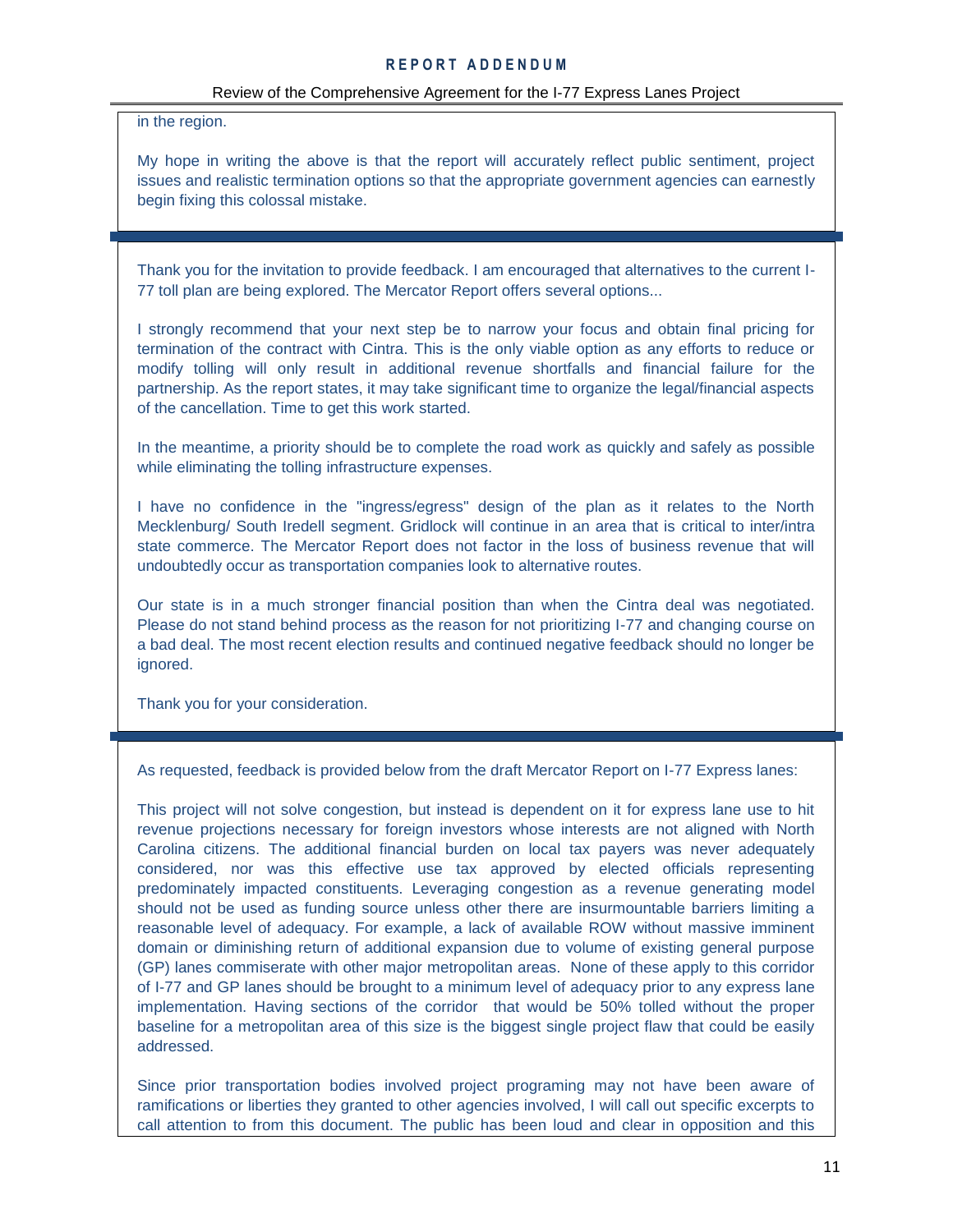#### Review of the Comprehensive Agreement for the I-77 Express Lanes Project

report helps clarify facts objectively with next steps available for termination and project modification.

Example of why this project will continue to be a financial burden as tax payers are on the hook to cover any shortfalls in operating revenue:

*"The Private Partner can request up to \$12 million per year from NCDOT if the projected annual net revenue after payment of operating expenses is not sufficient to pay scheduled debt service on the PABs and the TIFIA loan." Pg. 16*

Example of why this P3 structure is a fleecing of NC tax payers with primary beneficiary being private investors and backstop for USDOT TIFIA loan.

*"The primary beneficiaries of the DRAM are the investors who purchased \$100 million of taxexempt private activity bonds (PABs) and USDOT, the lender for the \$189 million TIFIA loan." Pg. 16*

Example of why this project is not in the best interest of NC citizens, local and state governing bodies limiting improvement over an expansive 50 year horizon without financial compensation:

*"Under the CA, the Private Partner is permitted to seek compensation from NCDOT for lost toll revenue and/or increased costs attributable to certain transportation improvements (defined as Unplanned Revenue Impacting Facilities) that are built and opened to traffic during the term of the agreement." Pg. 17*

This project has not considered a forward looking view of changing transportation trends that could be at risk during a 50 year horizon. Charlotte is becoming an intermodal regional hub with massive intermodal projects providing connectivity with a major airport along with rail and freight providing distribution regionally. Given changing consumer purchasing dynamics, "last mile" service with shortened distribution delivery projections will continue to increase freight volume. The current scope of this project limits just two general purpose lanes in sections of this project that are already beyond capacity. This hampers mobility for both local, regional and truck traffic including those traveling in "Express Lanes" as they ingress / egress and encounter newly created bottlenecks specifically at interchanges that are the gateways to local communities. Additional risks not considered include the environmental impact of idling diesel trucks due to congestion or impacts of emerging technology such as intelligent assisted vehicle travel.

*"Many individuals and jurisdictions expressed concerns about trucks causing accidents and traffic backups in the general purposes lanes, particularly in those sections of I-77 with only two general purpose lanes in each direction." Pg. 30*

The following statement provides some backdrop to frustration but goes much beyond this, as the public took it upon itself to create own grass roots movements as public input was all but ignored during as the project took shape. Further compounding this was that impacted citizens did not have adequate representation in any voting body given the weighting of votes on CRTPO.

*"Much of the public frustration with the Express Lanes Project can be attributed to the limited opportunity for public input during the project development period." Pg. 39*

Public opposition intensified providing clear warnings and requests to be addressed before financial close. These requests by all local bodies in the project corridor were not detailed in this report and should be added for full context of the opposition at a time when there was no financial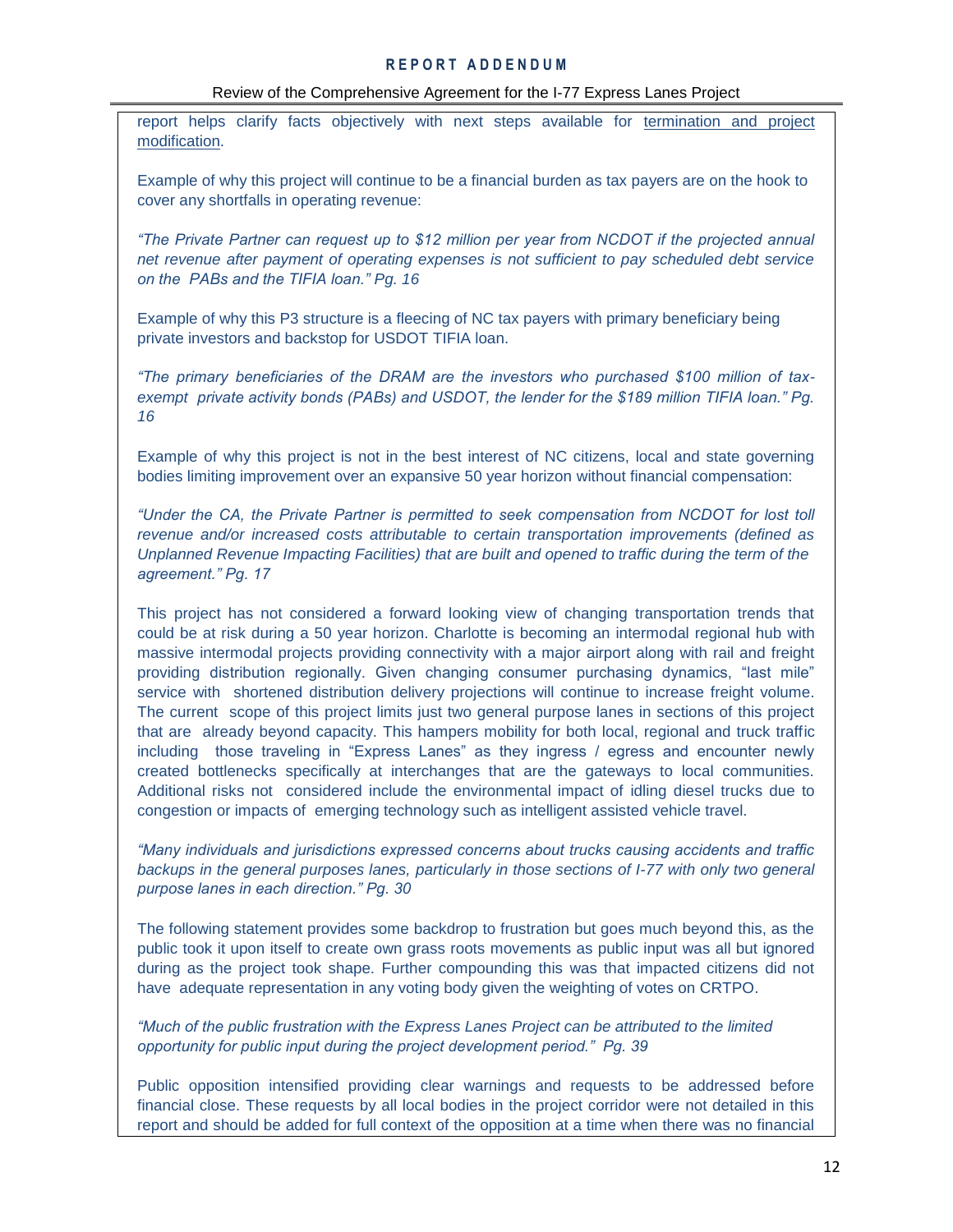#### Review of the Comprehensive Agreement for the I-77 Express Lanes Project

obligation. Instead close was accelerated and entered a period of silence and no transparency even as similar projects nationwide gave reason for pause.

The following bodies adopted resolutions against the project prior to financial close due to significant concerns: Cornelius (May 4, 2015), Huntersville (May 11, 2015), Mooresville (May 18, 2015), Mecklenburg County (May 19, 2015), Iredell County (May 19, 2015).

On May 20, 2015 Financial close occurred amidst the largest crescendo of unanimous opposition throughout the project corridor and by all officials that were the only true elected representation of impacted constituents both at local and state legislative level.

Note: Davidson passed similar resolution after financial close on June 16, 2015. Other grass roots movements continued to intensify locally including business, LKN chamber of commerce and other citizen initiated town halls as projects across the country experienced issues such as bankruptcy or reevaluation of project merits and financial considerations.

*"When questions and concerns were raised about the P3 approach, the response from NCDOT was often inadequate. Members of the public frequently cite the fact that NCDOT did not provide any formal response to suggestions and questions submitted by local jurisdictions in early 2016 and it did not disclose any findings from a meeting with the Texas Department of Transportation held after the SH 130 Concession Company filed for bankruptcy protection." Pg. 39*

The amount of drain public opposition has caused on agencies involved, local government agencies, private citizens and elected officials from town halls to the governor's office are beyond measure. Without significant changes, continuing down the same path will continue to be a major distraction for the NCDOT, CRTPO, local and state agencies and politicians for the next 50 years. Citizens took public input into their own hands when it was all but ignored, and it has been loud and clear opposition to the current approach.

"A potential justification for terminating the CA and completing the Express Lanes Project with public funding or financing is the need to be responsive to concerns that continue to be expressed by elected officials at the local, county and state level about the P3 arrangement. It would be difficult to find a major construction project that does not have some opposition, but sustained resistance by public officials to a project under construction is somewhat unusual." Pg. 43

*"a. Terminate the Comprehensive Agreement and complete the Express Lanes Project using public funding or financing as it becomes available.*

*b. Terminate the Comprehensive Agreement and allow CRTPO to determine whether express*  lanes should remain in the transportation plan or be replaced or supplemented with other *improvements based on available resources.*

*c. Negotiate modifications to the project scope and/or the terms of the CA, such as:*

- *Deferring or eliminating tolling of certain lanes,*
- *Reducing the financial impact on frequent users,*
- *Revising the truck restrictions to allow larger vehicles that can use the express lanes safely,*
- *Encouraging greater use of the express lanes by allowing HOV-2 for some period of time, or*
- *Modifying the compensation provisions for unplanned revenue impacting facilities.*

*d. Work with CRTPO to identify and advance additional improvements to address mobility issues in the corridor.*

*e. Develop preliminary plans to negotiate and finance the purchase of the Express Lanes Project after completion." Pg. 43*

In summary, this report lays out a clear framework to adopt a new strategy with input by local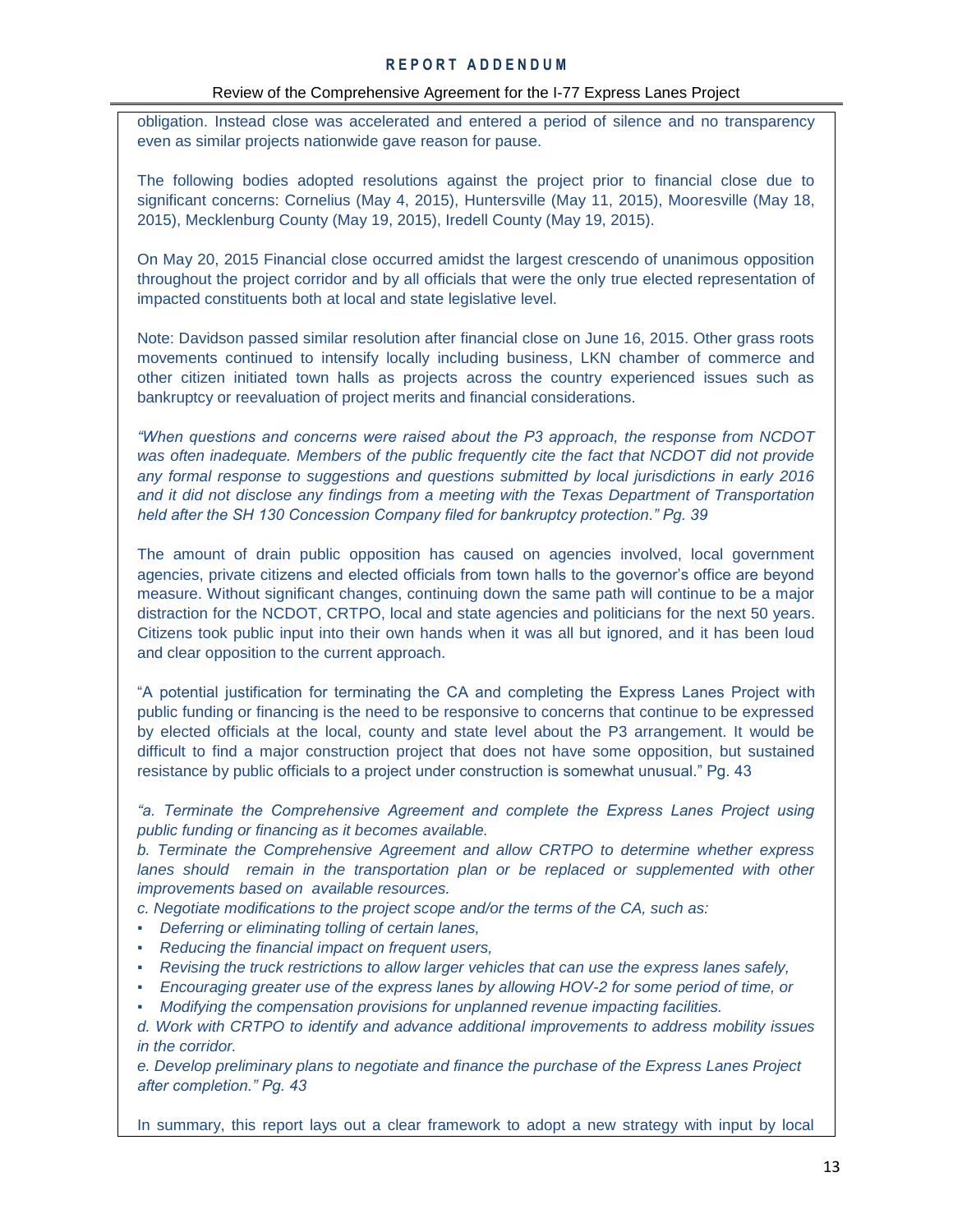#### Review of the Comprehensive Agreement for the I-77 Express Lanes Project

stakeholders citing examples other states have used to wisely change course given reason for concern. I would strongly encourage NCDOT to deploy **Option A** listed above immediately. The state should assume project completion or negotiate with the concessionaire to complete with major modifications including **Elimination of tolling of certain lanes**. Specifically the project scope should be reduced to a single express lane throughout the corridor, accompanied with an additional purpose lane. This would retain a reasonable accommodation for encouraging HOV (2+) and transit vehicles in addition to certainty of travel for those willing to pay. The state should assume oversight of the tolling component of the express lanes through the NC Turnpike Authority with strict guiding framework and policy on pricing and implementation that is consistent statewide. The project should be funded through normal programing taking advantage of possible expansion of transportation infrastructure funding occurring with new administration and DOT secretary. Toll revenue could be used to supplement as a local match to federal and state dollars or as debt service on issued bonds covering any remaining shortfall after buyout and project completion. Any incremental revenue should remain solely in the project corridor for future improvement needs (ie: future Lake Norman causeway expansion and interchange / exit improvements) without any limitation on additional expansion or changes in transportation trends during the long term horizon.

Thank you for the opportunity to comment on the draft report. Here are a few points I would like to make: The public anger about the toll lane project is understated in the report. The idea that earlier and better communications would have prevented this problem is unlikely. The list of alternatives to the current plan does not include the most sought after and only practical solution: Turn the toll lanes into general purpose lanes and dump the tolls. There is a systemic break down of the relationship between NCDOT and the public it serves. At this point continuation of the I-77 Project is a barrier to rebuilding mutual trust.

Town of Cornelius Comments to the draft August 2017 NC Turnpike Authority/Mercator review of the Comprehensive Agreement for the I-77 Express Lanes Project September 6, 2017

- The Mercator report did not address every comment received, but did provide general responses to a sampling of comments. Cornelius submitted two letters to NCDOT: one to Secretary Tennyson (March 9, 2016) and another to Secretary Trogdon (April 4, 2017). These letters have very specific & detailed questions/suggested revisions, of which most have not been responded to. Detailed responses are requested.
- There are four regionally significant transportation projects located in Cornelius that not only provide localized benefits, but also provide improvements to the I-77 network. These projects support the facilities that are north-south parallel routes to I-77 (US 21, NC 115, and Northcross Dr. Ext.) and adjacent to I-77 (West Catawba Ave.), all providing traffic volume relief to I-77. These projects are receiving bonus allocation funds (TIP projects: C-5621, U-5873, U-5108, and U-5906). Without these funds, these projects will likely not be constructed. For years, these projects have been a priority for the Town and are critical to the health of the regional network. This priority existed before the conception of the I-77 Managed Lanes Project, and that priority also exists with or without the I-77 Managed Lanes Project. Construction of these projects is estimated to commence in 2019/2020, as design is actively underway for all of them. The Town has committed its own funds to some of these projects, and has obtained other state/federal funds for some of these projects, as well. The Town requests that regardless of future actions taken by NCDOT relative to the Comprehensive Agreement, that NCDOT remain committed to retaining these projects' current funding levels and current construction schedule.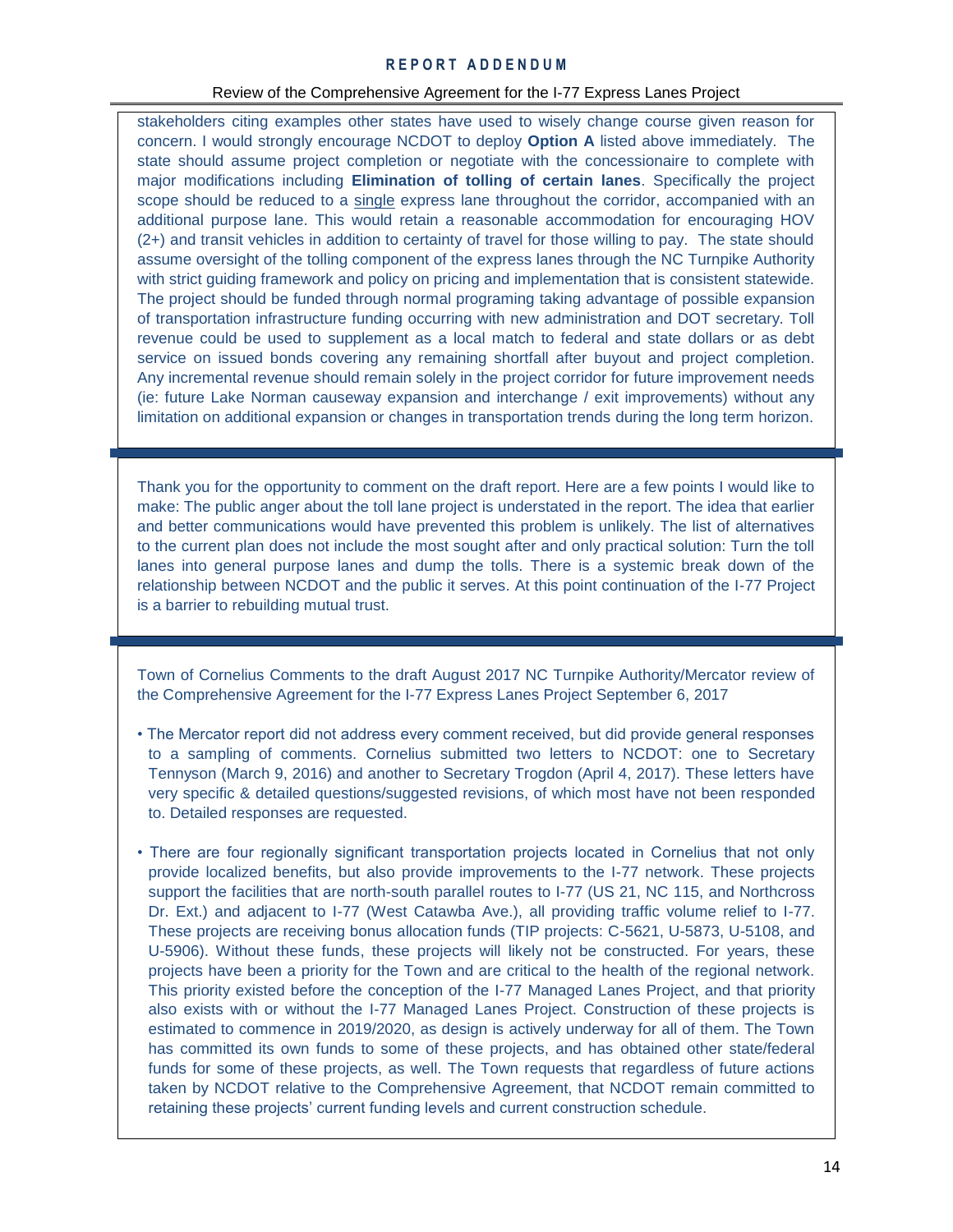#### Review of the Comprehensive Agreement for the I-77 Express Lanes Project

- The Town requests existing examples of toll lanes being added to just 2 general purpose lanes and information on their performance. The Town requests traffic modeling of the I-77 Managed Lanes project for the entire corridor that analyzes the weave/merge conditions in addition to build/no-build analysis for not only the opening year, but for future years, including intermittent periods (such as, 20 and 40 years into the future) and for the length of the contract (that is, 50 years into the future). Analysis should include operational analysis of the managed lanes and the general purpose lanes to determine levels of service, delay, and overall congestion relief. For further detail, see item #7 of the Town's April 4, 2017 letter. • There are multiple bottlenecks along I-77. One such area is the bottleneck created at the Lake Norman I-77 causeways. Upon the construction of I-77, US 21 was routed along I-77 from Exit 28 to Exit 33. This US 21 traffic creates additional strain on the already under-capacity I-77. Additional I-77 general purpose lanes are needed to accommodate the general I-77 capacity issues in addition to providing legitimate travel lane capacity for US 21 between Exit 28 and Exit 33.
- The Town suggests that there should be a minimal infrastructure requirement of at least three general purpose lanes in the north Mecklenburg/south Iredell area (i.e., north of I-485) in each direction along I-77 (i.e., three heading northbound, three heading southbound, for a minimum total of six I-77 general purpose lanes).
- The Town submits the following as an option for consideration: Managed lanes only operating in the sections of I-77 that either currently have or will have a minimum of three general purpose lanes in each direction (minimum total of six I-77 general purpose lanes). Thus, the planned two managed lanes between Exit 28 and Exit 36 would be operated as general purpose lanes, and that at least two of the four planned managed lanes between Exit 19 and Exit 28 would be operated as general purpose lanes.
- The Town reiterates its position stated in both of its previous letters to the Secretaries that the Comprehensive Agreement for the I-77 Express Lanes Project should be cancelled and the project completed with general purpose lanes. In light of this position, the Town recommends the following:
	- o The option for completing the project assumes it will be completed as a toll project and tolling operations run for a period of time in order to gauge the fair market value. The report should include an option where the project can be completed without tolling equipment and reverted to a general purpose lane project.
	- o The southern section of the project is being undertaken solely to accommodate the private tolling business model. It is the Town's position that this part of the project does not address congestion where it is needed: the bottleneck through Lake Norman. The Town also recognizes that the southern section comprises a material portion of project expense. However, cancelling this part of the project would incur significant site stabilization and project demobilization expense. Therefore, despite the southern section's significant expense and limited utility, the Town recommends it be completed as-is, in the interest of pragmatism. That said, we should all recognize the reality of this southern section.
- Appendix C (Input from Local Jurisdictions) contains the Town's March 9, 2016 letter to Secretary Tennyson, but does not include our April 4, 2017 letter to Secretary Trogdon, although it is included in Appendix B (Public Comments). Appendix C should include both Town letters.

The express lanes should be offered at a discounted price to working professionals that live in the i-77 corridor. Maybe starting with those that work in the public sector. You could also offer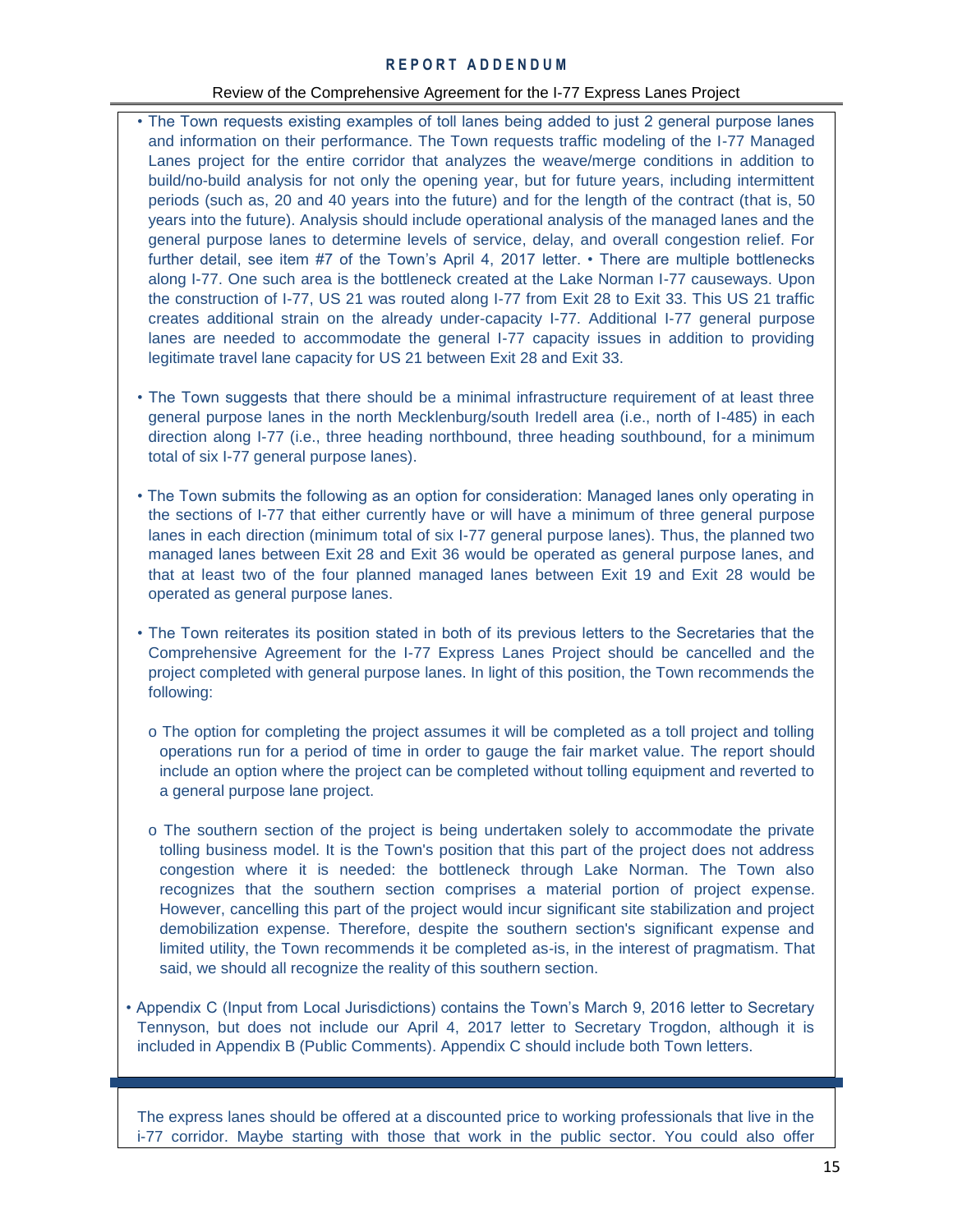#### Review of the Comprehensive Agreement for the I-77 Express Lanes Project

discounted bulk rates to corporations located around the i-77 corridor. For example, Bank of America, Wells Fargo, Duke Energy and Lowes can use this as an incentive to retain good people that would otherwise move from the area due to outrageous commute times. I also think it is imperative that one additional general purpose lane is required between exits 23 and 28. The project will never get public support otherwise. On I-77N, 5 lanes go down to 2 lanes just prior to exit 23 in the busiest part of the highway and additional toll lanes will not alleviate this specific choke point. The build up of traffic between exits 23 and 28 is due to the large residential population that enters and exits the highway at these locations. There are highway on-ramps in Washington DC that use a stoplight to reduce traffic due to merging. A similar method would reduce traffic in the morning heading into uptown Charlotte. In summary, the toll lanes should be built by the existing contractor with an additional general purpose lane added between exits 23 and 28. The contract should be amended to allow the provisions discussed above. Also, the 50 year contract with the foreign operator should be canceled after the lanes are built to allow the city to continue to update the infrastructure according to the growth that is expected. Self-driving cars are coming, and a 50-year highway contract will prevent Northern Charlotte and Huntersville from incorporating this technology into the roadways.

Background: I am an engineer whose responsibilities have included the economic analysis of alternative plans involving billion dollar facilities. I have also negotiated multi-million dollar contracts. The project will fail since trucks will be in GP lanes. The toll lanes cannot support trucks. However, trucks are the most likely vehicles to be willing to pay a toll. The crossovers will be an incentive for road rage. What should be the response? 1. Terminate the contract as quickly as possible to allow changes to take place before funds are wasted on structures that will either not be needed or insufficient such as barriers and the current under-built express lanes that cannot support trucks. 2. Eliminate managed lanes. 3. Rebuild the new lanes to Interstate standards. 4. Eliminate plans for direct connections and new bridges. They will only serve to add to and slow traffic, 5. Revise the funding plan using the new prioritization process. In the meantime, borrow money to complete the project without P3 complications. 6. Address the problems that cause traffic to slow. For example, extend the entrance and exit ramps beyond current standards to reduce the impact on traffic flow caused by each interchange. Traffic slows at every interchange during heavy traffic. Extending ramps is a low cost solution. If there is less than 1.5 miles between interchanges, join the two ramps as a complete lane. Add signs to entrance ramps to educate: "Accelerate to traffic speed to merge".

What can be done? Please consider: 1) Renegotiate the contract term from 50 years to 15 or 20 years. 2) Institute state control of the schedule of toll fees AND the rate at which the tolls may be increased. Furthermore, fees across the country should be analyzed to determine fair pricing of the toll.

The NC Legislature got us into this situation. Now, it's time to get us out. Some suggest reverting to a general purpose lane. Yes, that would be great. So would be quality health care for all....

Meanwhile, many states have toll roads. And, it seems a trend that public infrastructure projects across the country are coming under private ownership. Chicago sold it's street parking to a private company in a move very unpopular with its citizens. And now--surprise--the street parking fees are going up....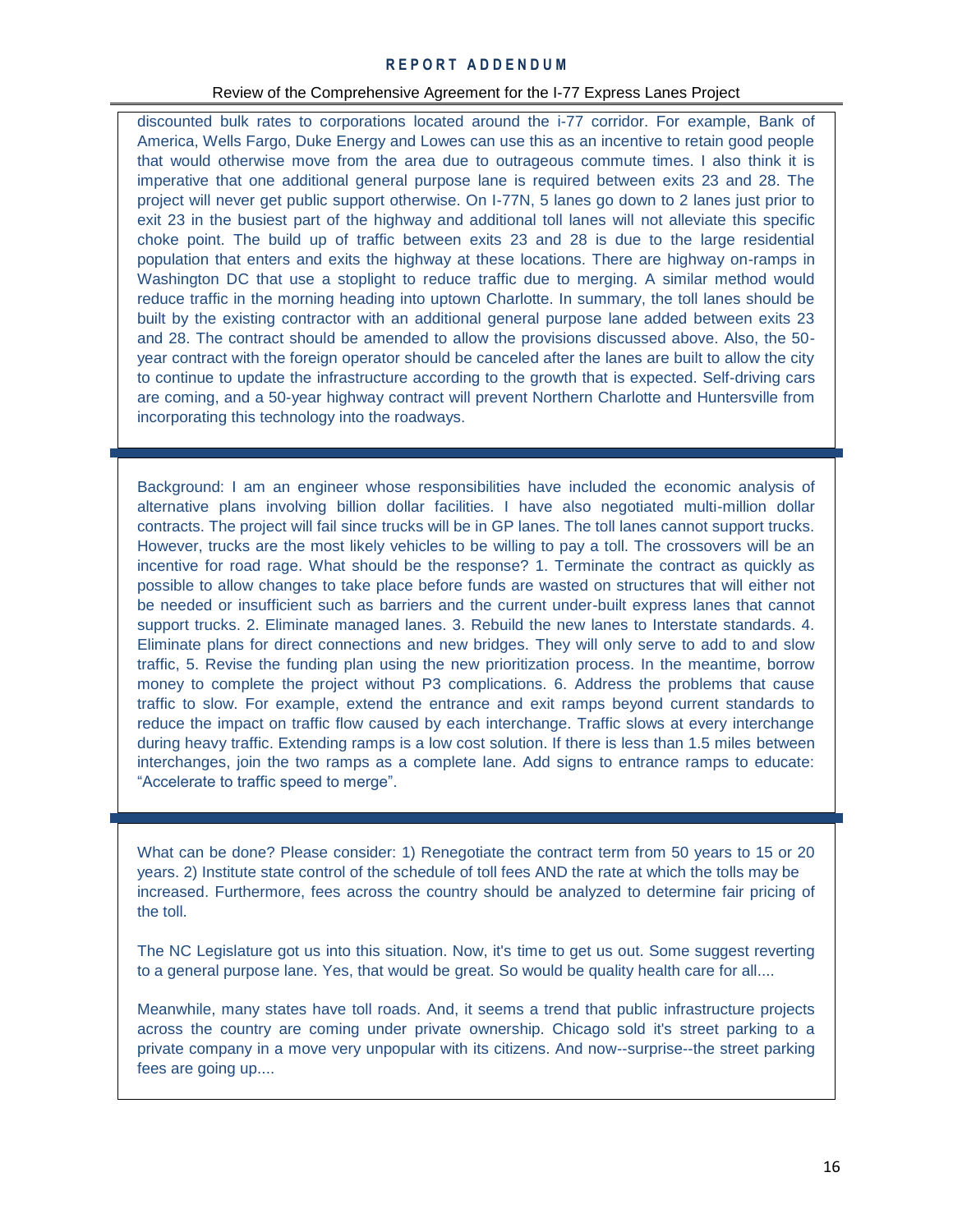I am disappointed that Mercator's main thrust to halt the I-77 contract with Cintra was along political lines. There are so may economic and public safety reasons to end this contract.

Attached is a copy of an analysis done by former Professor of Transportation at UNCC, Dr. David Hartgen. Dr. Hartgen has come under personal attack by many in the NCDOT and Raleigh that want to press forward with this contract, but I have yet heard anyone attack the content of his analysis. With a potential loss of \$33 billion out of the regional economy and 7-8 additional lives lost each year, the content of this analysis deserves to be examined.

I am writing to add to the voices you have already heard from asking that you make some serious changes to the HOT lanes project on I77 between Charlotte and Mooresville.

I have been involved in trying to stop / cancel this project for almost five years now. The facts that have now been reported by Mercator, are not news to myself and the other citizens who saw the multitude of problems with this contract. When we presented the facts and the downsides of the project to our local and state representatives we were dismissed as ignorant, self serving (we just did not want to pay tolls), and crazy. Had any of them read any or all of the contract, maybe they would have just thanked us instead of ridiculing our efforts.

I have always been a "cancel the HOT lanes and put in GP lanes" advocate. I feel strongly that if it had been cancelled and the GP lane project would have been scored in the STIP, it would have scored high enough to be in the list of funded projects in our RPO. I now find myself torn as the project continues to be built. At this point, cancelling would be expensive, involve uncertainty in how to move forward, and may delay the project indefinitely.

With that said, I feel the best way to move forward now is to allow I77 Mobility Partners to finish the project and then cancel the contract and pay them for the cost of construction. As the Mercator report points out, there is no "penalty" to pay, just the fair market value of the project. The state could operate the "managed" lane portion of the project (south of 485) and allow bus rapid transit, while providing a GP lane(s) up to Exit 36. The cost to the NC taxpayer will be much less than allowing the contractor to operate HOT lanes until the facility fails (not unprecedented). The long term economic impact (which was not studied) will not only affect the local Lake Norman region, but the whole state as we strangle interstate commerce on the interstate highway that serves Virginia, West Virginia, Kentucky, and Ohio.

I ask that the "Complete and Delete" option will be given serious consideration as we move forward. The citizens of this region and the state deserve a public facility that serves them and supports the safe and efficient transportation of people and freight. The fact that this type of project does not relieve congestion, but relies on it to succeed is not a long term solution.

Please, complete this project and cancel the contract as soon as possible. Thank you for your time and consideration in this serious matter.

I'm a resident of Mooresville. My main issue with the project is the signing of a fifty year contract with a third party. I can live with a toll lane. I would restrict trucks to the non-toll lanes and or the right two lanes if there are more than two non-toll lanes. I would buy out the contract. If you want someone else to operate the toll operation, that is fine, but that should be bid out on no more than a 5 year contract and be based purely on operational efficiency and not have anything to do with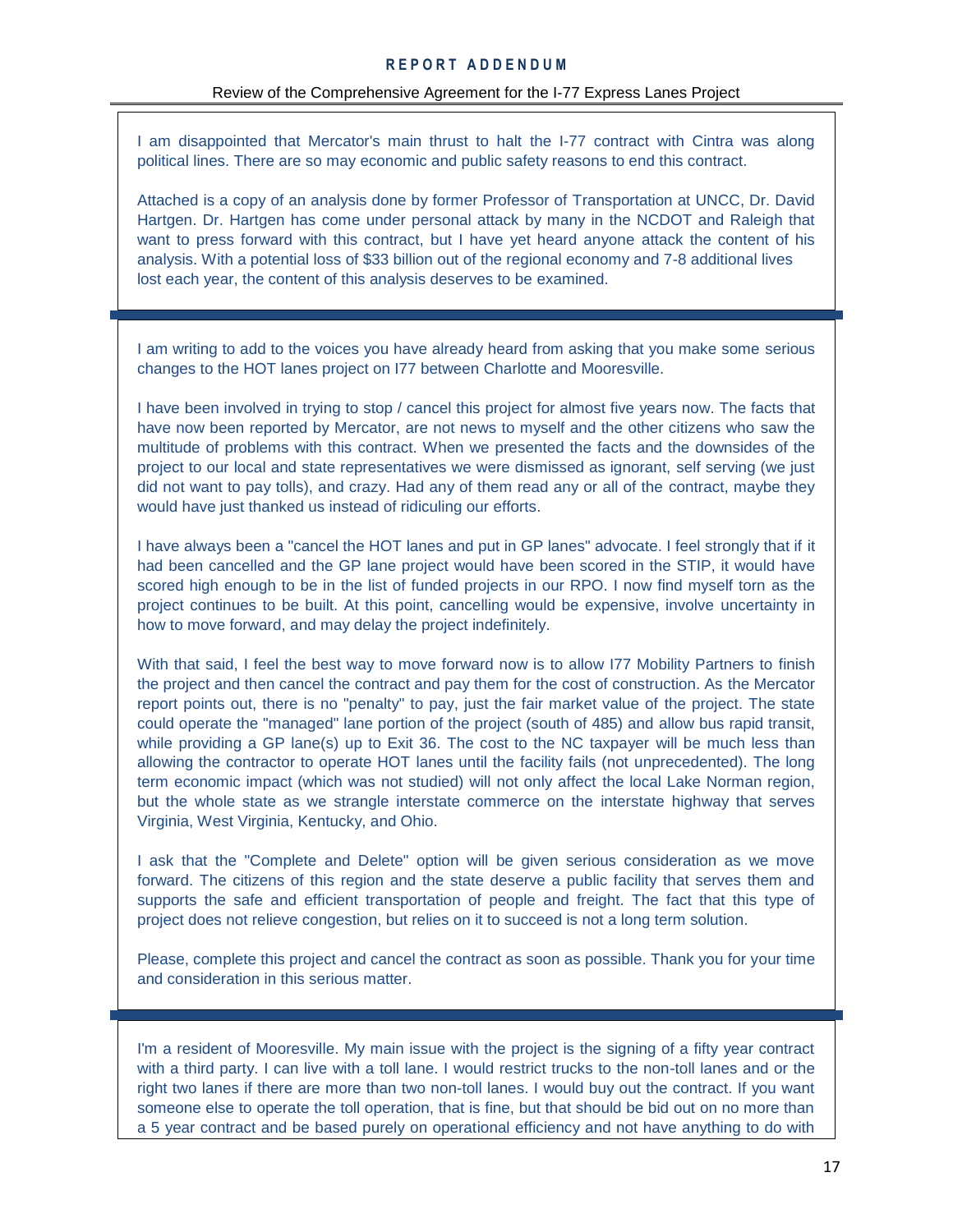toll rates. I have been directly involved in a variety of contracting deals exceeding a lifetime value of \$1 Billion -- the longest every was 10 years, and the trend is now to 3-5 years max.

I'll separately say that I find the process NC uses to decide funding for road construction is absurd. At least in the public explanation there is a continual confusion between "funding" and "financing". NC can certainly borrow funds more cheaply than a private third party, even if the state is backstopping the loan. Why NC incurred this cost and the incremental profits on the third party operation only to avoid the political discussion of taxes and affordability escapes me.

I live in North Charlotte, a stones through from the Huntsville Town line. I use I77 EVERY DAY. Fortunately, I get off and on, at exit 19, so I avoid the traffic nightmare going north past exit 19. However, the traffic issues, going north, that occur even on the weekends, keep me from going north of exit 19 unless I have absolutely no choice. This means I don;t use thiose businesses because driving farther, to other parts of the city is faster.

You may think this would make me pro toll lanes. IT DOES NOT. I don't think a couple toll lanes will change the traffic problem at all. Many people like myself will either refuse to pay the toll or will take other roads to go north, or just won;t go north. Furthermore, I have a big problem enriching a foreign company with American tax payer money. Building lanes is one thing. But 50 years of tolls is ridiculous.

Had I77 from the SC line up to, say Statesville, been made a complete a toll road, I would have been OK as long as the tolling entity is NC, not a private company. Plus, we wouldn't be separating drivers by financial ability to pay the toll.

This project needs to be stopped or changed. All lanes are tolled or none.

With all that said, why I77? I85 has received numerous upgrades over the last 10 years. None of it involved tolls. I guess if a road leads to Raleigh, thus affects the NC legislature, tolls aren't used. But, if the project only affects tax payers, tolls are OK?

All lanes are tolled or NONE. And, if tolling is to be used, the tolling authority MUST be NC, not a private company and tolling needs to be done equitably across the state.

To be honest, with all due respect, I feel every opportunity for public feedback regarding I-77 capacity improvements has been met by deaf ears over the last several years. But, I am going to ask once again with contunued hope that at this time we may now be sailing... with many options as to how to proceed. In the past it seems rails were put down, and there was just one way to go. It was P3 HOT Lanes or nothing.

It would be so refreshing to have someone from NC DOT say something like; "We have heard the community outcry. We are going to modify constructiin plans for I-77 to convert planned HOT lanes to general purpose lanes. At the same time we would like to call upon all citizens and businesses in the area to work on ways we can make the expanded roadway work for decades to come. From this day forward we will act as a partner not a spoiled dictator."

Again, that comment is not meant to be nasty, or confrontational. This is a public comment period, I am being truthful about how I feel the local community has been treated during this process. I feel it is important to be straight forward. No sugar coating.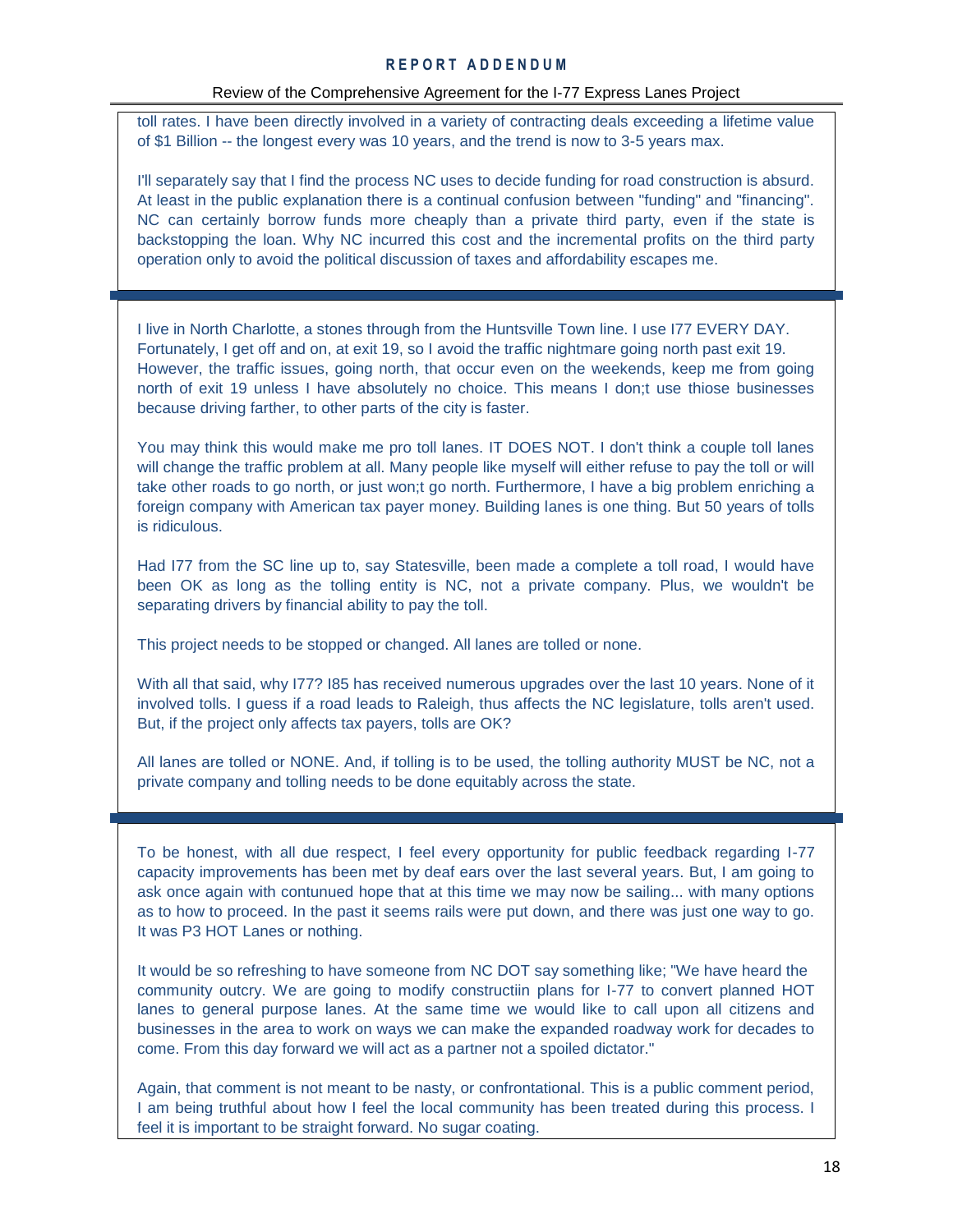My hope is that the past can be put aside, so we can start to partner for solutions that will eliminate the burden of tolls on the local economy, reduce congestion, and in turn improve quality of life.

\*\*\* I am asking that the interstate widening project be completed, but that the project's contract is bought out, and toll lanes are reverted to general purpose lanes before opening the new lanes.

Other changes which I have advocated for include:

1) Work with large central Charlotte employers to open more satellite offices outside of the central city, where many of there employees choose to live and raise their families.

2) Allow for up to one "controlled access HOV/emergency/HOT highbred lane" on any roadway in the state which has a minimum of three general purpose lanes.

So a highway with three lanes in each direction would not be allowed to have one of these highbred express lanes. A highway with 4 or more lanes in each direction could designate one lane in each direction as highbred lanes.

Those lanes would be used for emergency vehicles, high occupancy vehicles like buses, and anyone else that feels their own personal emergency is worth the going toll rate. The goal would be for the general purpose lanes to operate smoothly at all times, and the system must be designed so as not to promote use of the highbred lane at the expense of congestion on the general purpose lanes.

The only personal use of the highbred lane would in theory take place only if there was an accident, or some other unusual congestion event. An exception, not a daily event or major revenue stream. Also, all revenue collected from a specific transportatiion corridor should go back to maintaining that specific transportation corridor.

3) Implement "Exit to Exit" shoulder lanes as extensions between on and off ramps. Only allow use as on ramp, off ramp, or for travel between two immediate exits. Could also be used by emergency vehicles, and high occupancy vehicles like buses. Between the ramps the only way traffic would be allowed to cross would be by moving from the general lanes to the Exit to Exit lane. No movement out of Exit to Exit lane except to exit the highway.

4) Update and improve express commuter bus service to attract riders, and locate bus stops in areas that do not create areas of congestion. For instance, bus stops could be located between exits instead of at already congested exits. Obviously this would take extensive planning and design, but would pay off in the long run. Buses and bus stops should have high quality WIFI, coffee, and other amenities to make mass transit an option for more commuters.

5) Dynamic speed zones. Use computer models to change speed limits posted on digital signs to maximize throughput. Based on some volume X speed limit should be max Y. As volumes increase, the theory is that reduced speed limits would help maximize throughput as well as reduce accidents. Slow and steady better than stop and go.

6) Embrace technology which have the potential to improve the efficiency of our roadways. For example, use big data collection to publish commute times in both live and historical formats so that commuters can make educated choices about when to travel. Signs such as "Now: 45 min to CLT, 6AM: 22 min avg, 9AM: 27 min avg.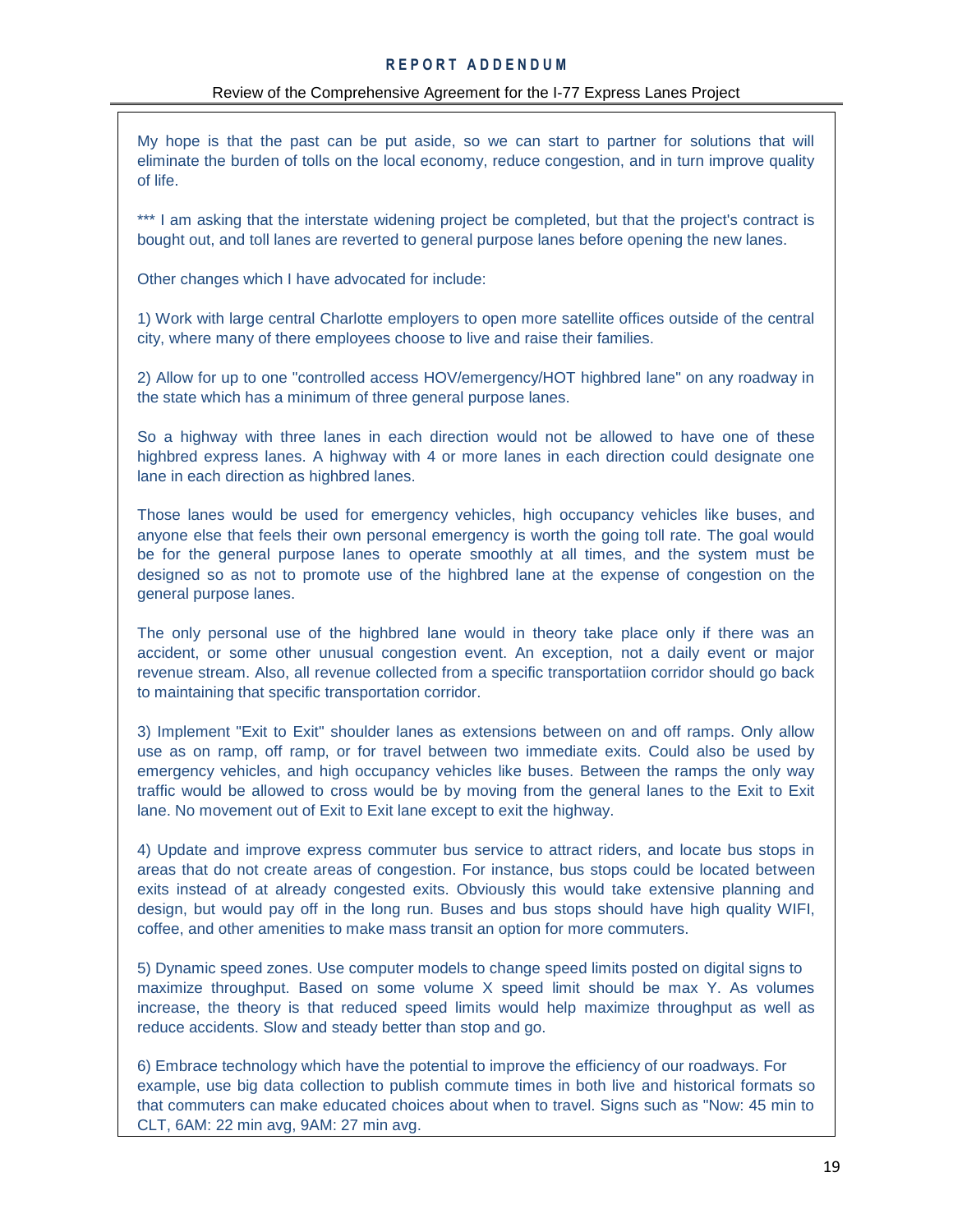7) Work as a state, and/or in conjunction with the federal government to repeal all gas taxes, and move to a system that charges per mile driven regardless of the fuel that is used. The rate should be different based on vehicle mileage rating and environmental impact created by vehicle classification. The income from this road use tax would be structured to keep up with infrastructure needs. What is the annual budget for constructiin and maintenance divide by the number of miles driven. Add what is required to make up for fraud, and implement penalties for fraud.

8) Consider rail options when they make financial sense in the corridor. When doing so - create stops and parking areas in places where in town congestion is minimized. Put stops in high density areas where a substantial number of riders can walk to a terminal. Further develop additional high density areas within walking distance of the terminals.

9) Embrace smart car technologies which have the potential to increase lane capacity while also improving safety.

10) Encourage drivers to move vehicles from the roadway to the next exit when possible - when serious injuries have not been sustained. Locate accident stations periodically between exits that are several miles apart.

11) No individual in the state should bear any greater burden of cost to travel per mile than any other individual in the state solely based on where they live. The current toll plan does not pass that test, because a certain percentage of drivers will be forced to the tolls as it is obvious that the general purpose capacity is not adequate in the corridor, and it is also obvious that many people in the area do not have any other reasonable alternative to get to and from their place of work.

12) Listen, innovate, change.

I am sure there are many other good ideas from the people that live and work in and around the project corridor.

If the NC DOT's plan has always been to use this toll scheme deal to finance the improvements, then to pay it out early, and convert all HOT lanes to general purpose lanes before the new lanes are even open - good move. Just hate the public had to endure the suffering it has during the process. Countless hours have been consumed by so many people that are in strong opposition to what is currently contracted.

Thank you for the chance to comment.

Reportedly, the great State of North Carolina has never conducted an economic impact study on the effects of the HOT lanes operated by Cintra and I77 Mobility Partners. I understand a study was conducted on proposed tolling of the I-95 corridor and it was determined to have serious adverse effects on the local economy. Yet no similar study was ever conducted for the HOT lanes in North Mecklenburg/South Iredell counties. That is inconceivable.

For the project to be sustainable, it requires revenue that is exceeded only by highest grossing toll road projects in the United States, located in the super-metropolis of Los Angeles, California and Miami, Florida. I cannot imagine this project can even approach these unrealistic revenue projections.

A professor from UNCC estimates that seven additional fatalities are expected as a result of the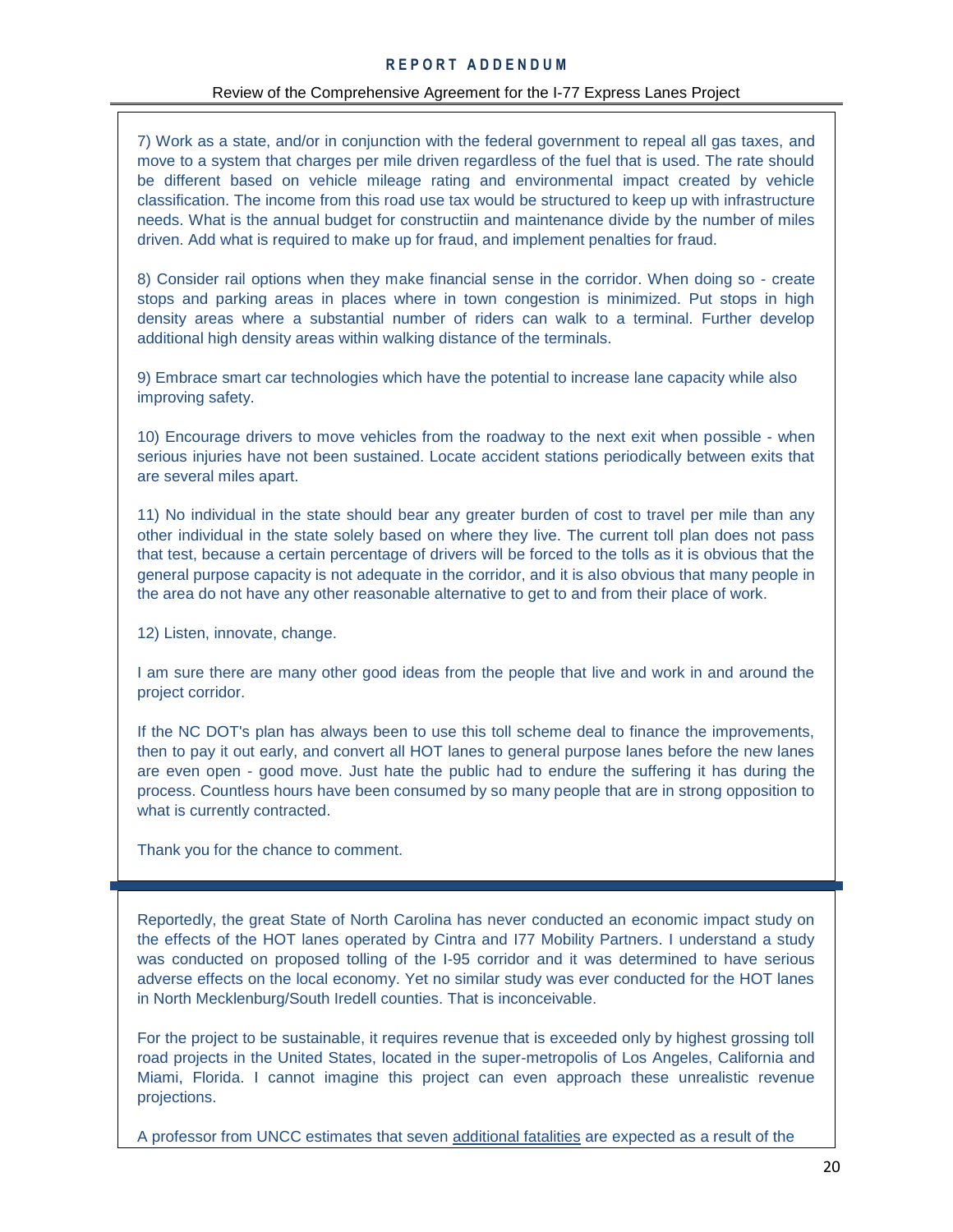#### Review of the Comprehensive Agreement for the I-77 Express Lanes Project

dangerous merging design and ever increasing traffic congestion. Apparently his study was dismissed because he has since retired and is not currently registered with the NC Board of Engineers. Has the NCDOT performed any such safety study? If so, I would very much like to read it.

This project is destined to collapse into default. You know it, I know it. Even with a low usage it will have a drain on the local and state economy. With moderate usage the drain will be even greater. There is NO revenue predicted to be returned to the state, much less the local municipalities which are saddled with this terrible "solution" to our ever-increasing traffic congestion.

Perhaps this is an intentional scheme to stop suburban sprawl and force people into the city. Perhaps it's an ill-conceived plan to encourage mass transit. Perhaps it intended to slow the development of a booming local economy with hopes of it relocating within the state. It certainly is bound to fail as intended and will have adverse impacts on our local and state economy. It is fundamentally flawed and will result in increased injury and tragic loss of life. How can the NCDOT ever endorse such a plan? In my opinion, it is a gross dereliction of duty.

Please, stop this madness. Complete and Delete!

I spoke with the NCDOT web designer in Raleigh for I-77 Project in late June of 2015, Bill Cox - Transportation Director in Huntersville and Warren Cooksey from the NCDOT. We all agreed the map used on page 5 of your report was misleading and NCDOT removed it from its website around the 1st of July, 2015 - why is it still being used? The map was up for a very long time and the title Central Section is very misleading showing 3 GP lanes from I-85 to Catawba Ave/Exit 28 as "TYPICAL", you have to read the fine print on the bottom of the map to know that from Exit 23- 28 I-77 is only 2 lanes - not typical. Clearly it needed another section - very misleading to anyone wondering what the folks in northern mecklenburg might be complaining about. Even the NCDOT personnel at the Huntersville Resolution meeting confessed "they had not traveled the 23-28 section but use "I-85". This section of roadway was recommended for widening in 2001 and residents have been avoiding 77 in the section during peak hour for a decade and a half, our secondary roads have been destroyed due to lack of ability to travel the highway.

· I take issue using the graph in your report on page 6 - please see my graph taken from the SAME survey where respondents surveyed that would consider tolls only if "FUNDS MUST REMAIN IN AREA" again this information is significant but in small print and completely omitted from your report?

· I don't see any mention of how the survey was presented to respondents as the only option for our traffic for 20 years. 96 miles of tolled roads seems excessive compared to other similar projects that have had issues - see your own comparison on page 15.

· I'd like more details about the private equity stakeholders companies, how they may get a payout for failure and more information on Augusta Lee and its role.

· Lastly and more importantly I would like to know how the price went from 56.9 million to widen I-77 in 2010 to 636 million today to install hot lanes?

I believe that some of the ideas put forth in the various options in the Mercator Advisory report are a step in the right direction, but they do not accomplish what is needed in the Lake Norman area.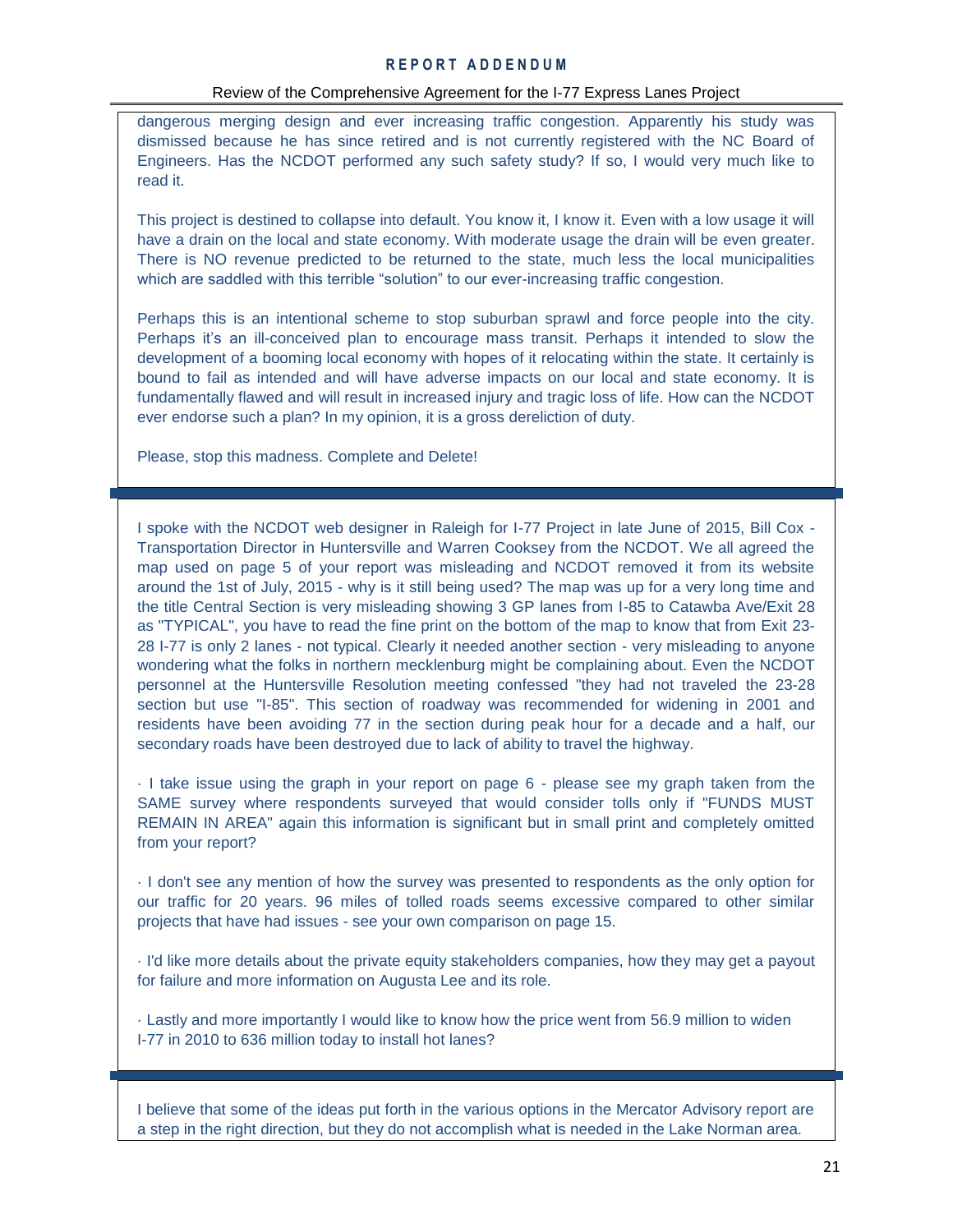### Review of the Comprehensive Agreement for the I-77 Express Lanes Project

First of all, I am not in favor of any remedy to the current situation that involves a decision by the Charlotte Regional Transportation Planning Organization (CRTPO). With the representative of the City of Charlotte having 47 of 100 votes, it virtually means that the City of Charlotte will have its way with a single voting member. The CRTPO has become very politicized and does not represent the citizens of the metropolitan area. I have been to several of the meetings of CRTPO and have had the pleasure of speaking at one of the meetings about the I-77 managed lanes project. I have also been at a meeting where I had signed up to speak and was denied my 3 minutes, because there were many other people who also wanted to speak out about the project. Although I was not a member of Widen I-77.org, I was denied my 3 minutes simply because I agreed with the Widen I-77.org viewpoint. CRTPO does not, in my opinion, value the input of concerned citizens.

The concept "Managed Lanes" is not a solution to traffic congestion. In fact, it promotes congestion, with its dynamic pricing concept - in that only people who can afford the highest rates will be able to use these "managed lanes" and the rest of us will be doomed to even more congestion as the area continues to grow. Congestion provides high profit, and high profit is what I-77 Mobility Partners want. The "managed lanes" concept is not what the Lake Norman area needs to promote economic growth.

The economic impact of I-77 is crucial to the Charlotte region. I-77 is a major North/South artery with major trucking routes. Charlotte City Council has built an intermodal transportation center by the airport, uniting the freight transport of goods by air, rail, and truck. How can this center be fully functional if the trucks using I-77 are so bogged down in traffic congestion that they cannot participate due to the cost of time and fuel to get there? Beyond the intermodal center, is the potential impact of access to the expanded harbor facility at Charleston, SC - using the I77, I26 corridors. It is essential to the economic growth of the Charlotte area, that a transportation hub be successful in every way.

Regarding trucking, The John Locke Foundation did a study and found that I-77 had the highest "Truck Lane Density" in all of NC. This IS a major transportation artery. The foundation also found that the I-77 corridor has the highest growth in truck traffic, and therefore is a vital artery to the economic growth of the entire Charlotte area.

I would also ask you to reconsider the study done by Dr. David T. Hartgen, The Economic Impact of I-77 HOT Lane Project, dated 7/28/15 that estimates the economic impact of users and nonusers of the managed lanes to be \$33 Billion for the Lake Norman area alone -- and this is only the direct cost of time and money to Lake Norman residents in getting from one place to another - not the impact on trucking goods into and out of the area. That is a steep price to pay.

There have been reports that over 100 businesses will not be locating in the Lake Norman Area due to the high economic cost of shipping goods into and out of the area. How stupid could we be to put an economic stranglehold on this entire business community!!!

While I don't enjoy sharing the road with trucks, I also realize that trucks are necessary to bring goods and services to the businesses (grocery stores, clothing stores, gas stations, etc.) that I patronize every day. The trucking industry is essential - even more so in the internet age where goods are delivered to my home. So, it is essential that trucks not be bogged down in the I-77 congestions, that would remain under your various options.

If we could get the cars out of the way of trucks, then the trucks would be able to move more freely. The main problem is trucks passing trucks on a highway that is just 2 lanes in each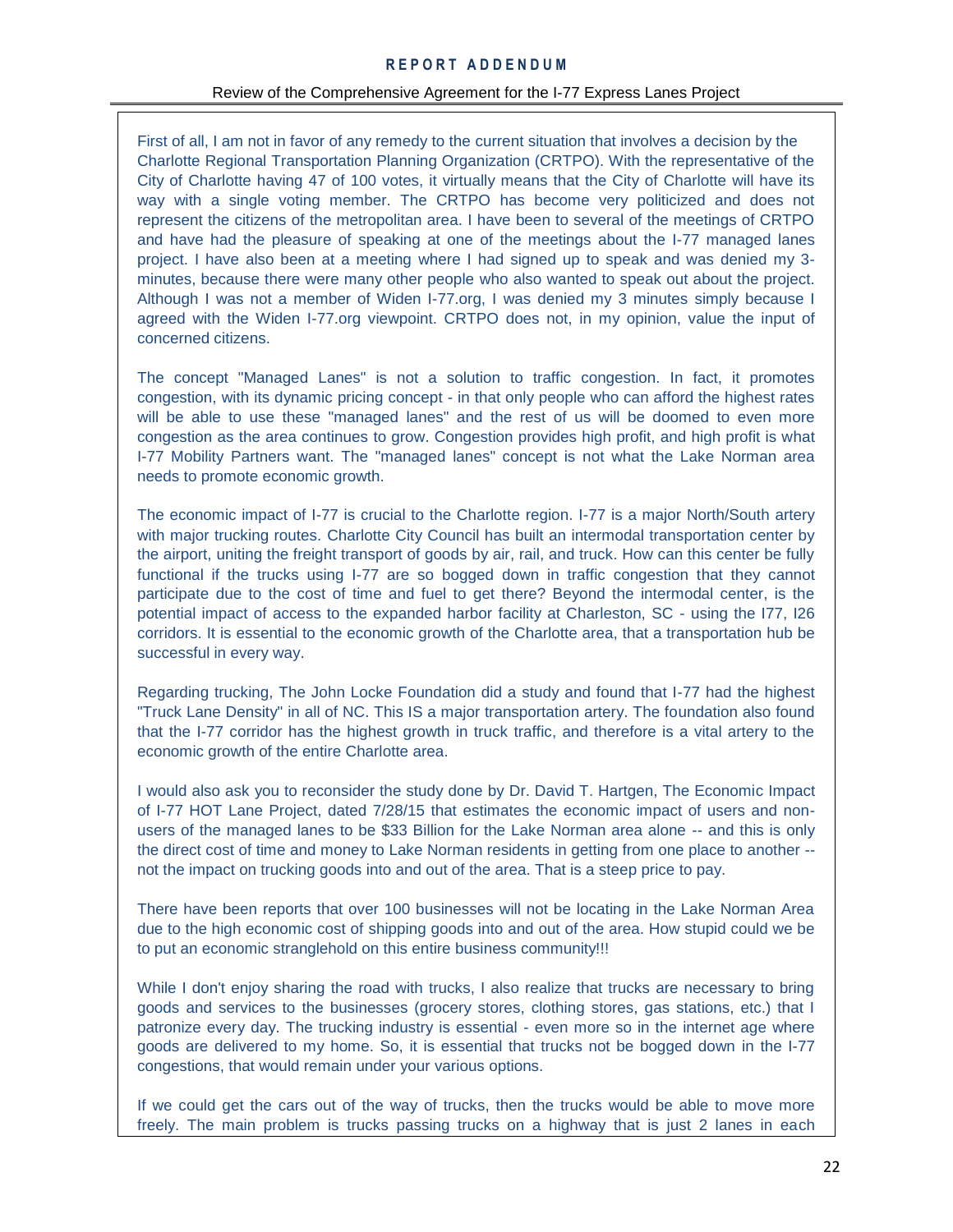direction -- the current situation in the Lake Norman Area from Exit 23 to Exit 33. Fortunately Mooresville added additional lanes from Exit 33 to Exit 36, and the traffic there is reasonably free of congestion, until it backs up from squeeze points, such as at Exit 31 southbound, for example.

Your option of converting one of the toll lanes to a general purpose lane and requiring trucks to only use the 2 right lanes is a partial solution - but only for today. For future growth, all toll lanes need to be converted to general purpose lanes, allowing passenger vehicles exclusive use of one or two lanes. It was a mistake not to have the additional lanes strong enough to support truck traffic, but hopefully that could be corrected in the near future.

So, none of the options you have listed in your report provide enough long-term relief for the Lake Norman area. I support the option of "Complete and Delete" proposed by the grass-root organization of Widen I-77.org, in which the lanes are completed, the contact with I-77 Mobility Partners is bought out, and the lanes are designated as General Purpose lanes (i.e., the tolling is deleted).

In addition, I would propose that the NC Department of Transportation also examine the potential bottleneck at Exit 28, due to the causeway just north of Davidson (Exit 30). I would ask that you consider a double decker concept with 2 lanes on the lower deck going in one direction, and two lanes on an upper deck going in the opposite direction. This would enable the addition of another lane in each direction from Exit 28 to Exit 36.

Thank you for giving me the opportunity to comment.

Feedback: "Review of the Comprehensive Agreement for the I-77 Express Lanes Project"

Perhaps NCDOT deserves some of Mercator's criticism regarding the way it communicated about the I-77 toll lane project, but it is not solely responsible. The media's coverage both before and after release of the draft report demonstrates how what they have said about the project is equally to blame, if not more so. If the media had reported the facts about the project instead of creating or passing on false statements, then I'm absolutely certain there would not be such significant public opposition. Consider some recent examples.

• An article headlined "Towns seek answers on I-77 toll lane letters" on Cornelius Today's web page (dated August 11) had to be rewritten because, as the editors at least admitted, the first version was based on an error. The URL for the page, however, maintains the original false information: "http://corneliustoday.com/wp/ncdot-example-p3-successfiled- bankruptcy." How many people read and believed the false story without ever seeing the correction?

• On the Herald Weekly's website, the article titled "Report: NCDOT should leave I-77 partnership" (dated August 17) is based on a false statement from the headline. Reporter Jim McNally wrote, "A Philadelphia-based consulting group is recommending that the state pull the plug on the publicprivate partnership (P3) related to the Interstate 77 managed lane project underway from Mooresville to Charlotte." Of course, anyone who has read the Mercator report knows this is false, but if the reporter hasn't read it, should we presume his readers have?

• In the article headlined "Complete and Delete" on the Mooresville Tribune's web page (dated August 26), reporter Megan Sprague wrote, "The 26-mile project also boasts a non-compete clause against future road improvements on major arteries in the area." Not only has NCDOT explained many times that this is false, but the Mercator report did so as well. How is the public supposed to realize that a news reporter either did not read the report or did not understand what